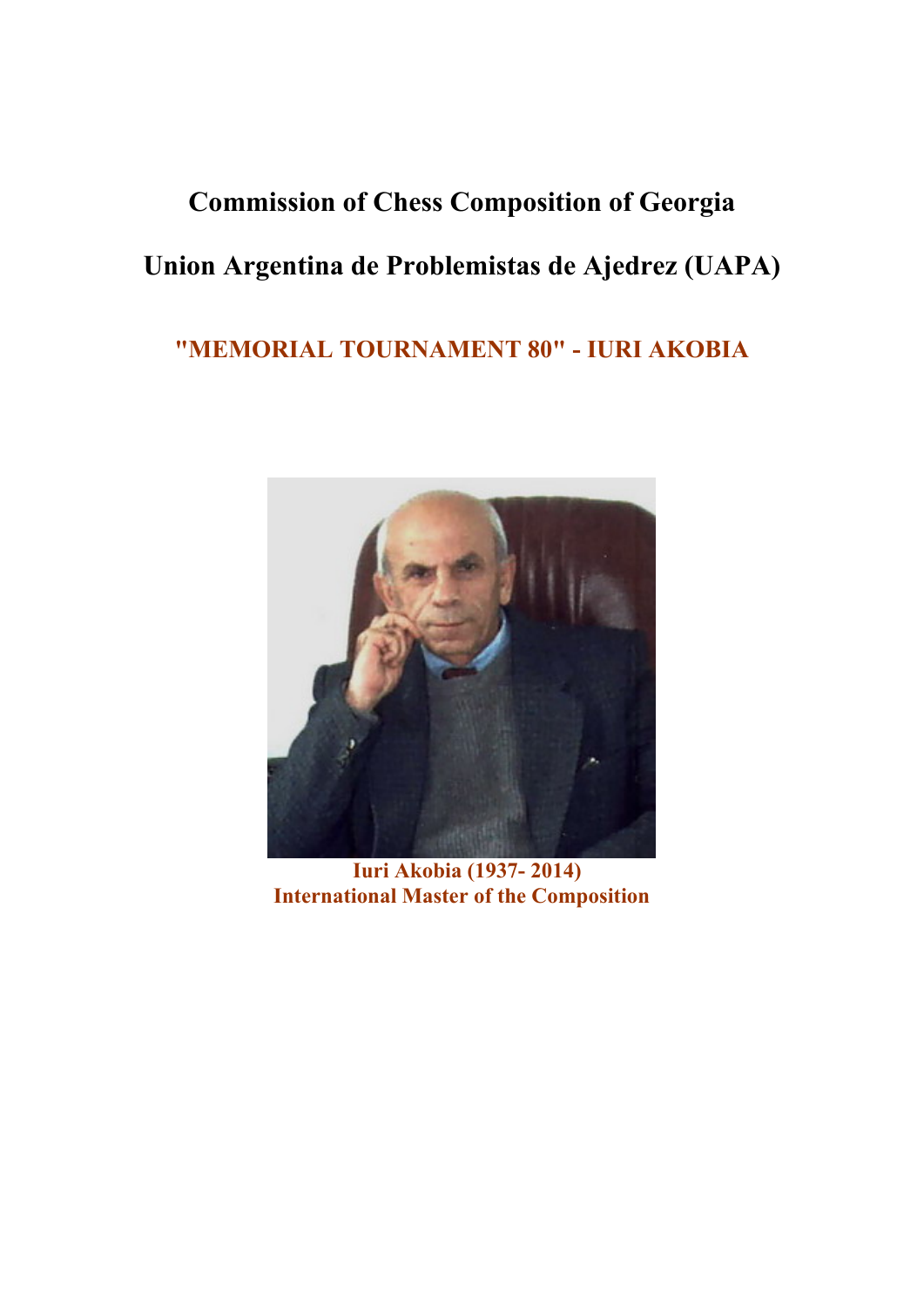**The organizing institutions are grateful to the judges and to participants who have honored our dear master of the composition Iuri Akobia, with the presentation of excellent studies in this memorial tournament.** 

**Special thanks to Iuri Akobia´s family, who have sponsored the event by donating books which will be given to the composers who obtained the best distinctions in the tournament** 

**The tournament´s thematic is related to the content of Iuri Akobia´s three books, as follows:** 

**Section A) Studies with stalemate – Judge: David Gurgenidze**

**Section B) Studies with mate – Judge: David Gurgenidze**

**Section C) Studies with positional draw** – **Judge: Mario G. García**

**Participants: Josef Kupper (Switzerland), Richard Becker (USA), Pavel Arestov (Russia), Anatoly Skripnik (Russia), Michal Hlinka (Slovakia) , Ľuboš Kekely (Slovakia) , Luis Miguel González (Spain) , Darko Hlebec (Serbia), Martin Minski (Germany), Peter Krug (Austria) , Vladislav Tarasiuk (Ukraine), Yuri Bazlov (Russia), Valery Kalashnikov (Russia); Beqa Akhaladze (Georgia) , Andrezj Jasik (Poland), Marco Campioli (Italy), Jaroslav Polasek (Rep.Checa); Daniel Keith (France), Leonard Katsnelson,(Russia), Fabio Magini (Italy), Vladimir Katsnelson (Russia), Leonid Topko (Ukraine), Yechiel Robinson (USA), Alexander Stavrietsky (Russia), Yochanan Afek (Israel), Steffen Slumstrup Nielsen (Denmark), Vladimir Samilo (Ukraine), Jan Timman (Netherlands), Amatzia Avni (Israel), Aleksey Popov (Russia), Gamlem Amirjan (Armenia), Valery Vlasenko (Ukraine), Mikhael Zinar (Ukraine), Ilham Aliev (Azerbajyan), Arpad Ruzs (Romania), Alexander Zhukov (Russia) , Borislav Atanasov (Bulgaria), Alexey Sochnev (Russia), Ramil Allajov (Azerbajyan)** 

There were 85 studies (section  $A = 25$ ; section  $B = 35$ ; section  $C = 25$ ) of 39 **composers from 21 countries.** 

**Salta, Argentina August 28, 2017** 

 **Mario Guido Garcia Tournament Director**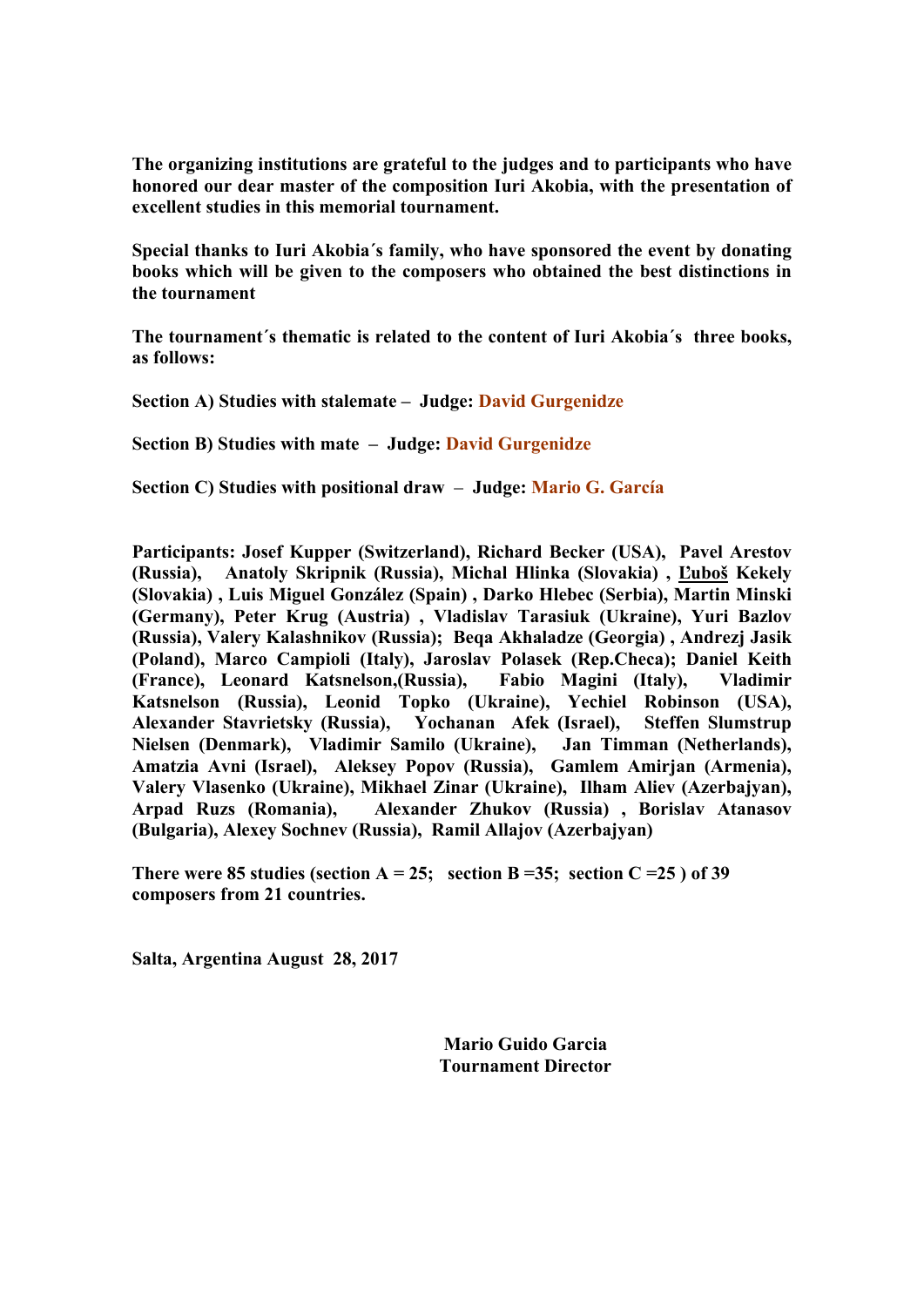# **AWARD FINAL**

## **Section A ESTUDIES WITH STALEMATE**





**(17) Michal Hlinka & Ľuboš Kekely (Slovakia)** 

**1.Bc8+ Ng4 2.Bxg4+ Kh2 3.Bxb6 g1Q+ (**3...Rb8 4.Nxg2 Rxb6 5.Ne3 Nd4 6.Bd1 Re6 7.Kd2=) **4.Nf1+ Qxf1+ 5.Kxf1 Nf4 (** 5...Bc4+ 6.Ke1 Nf4 7.Rf5 Rxf5 8.Bxf5=) **6.Bg1+ (**6.Ke1? Rb8 7.Bc7 Rb1 8.Kd2 Rb2 9.Kc3 Rf2 10.Bd6 g2 11.Bd1 Kh3 12.Bb8 Bd5–+) **6...Kh1 7.Bf3+ g2+ 8.Rxg2 Bc4+ 9.Re2+ Ng2 10.Bf2 Rxf3 stalemate -** 

*Authors' favorite theme – stalemate with double pin – is presented in a creative way in this study* 

#### **(21) Borislav Atanasov (Bulgaria)**

**1...Kd6** [1...Ra1+ 2.Kf2! Rxh1 3.Rxe6+ Kc5 *(3...Kd7 4.Rxh6 g4 5.Rxh7+=)* 4.Kg2 Ra1 5.Rxh6=] **2.Rxe6+** [2.Nxg5 Ra1+! 3.Kf2 Rxh1 4.Rxe6+ Kd7!–+ *(4...Kd5? 5.Rf6=)* ] **2...Kxe6 3.Nxg5+** [3.0–0 Kf6– +] **3...Kd5** [3...Ke7 4.Rh5 hxg5 5.Rxg5 Kf6 6.Rg8=] **4.0–0!** [4.Rh5? hxg5 5.Rxg5 Ke4!–+] **4...hxg5 5.Rxf5+ Ke4 6.Rxg5 Rg6 7.Rg2 Kf3 8.Kh1 Rxg2** stalemate *Two-way battle with beautiful tactical elements*

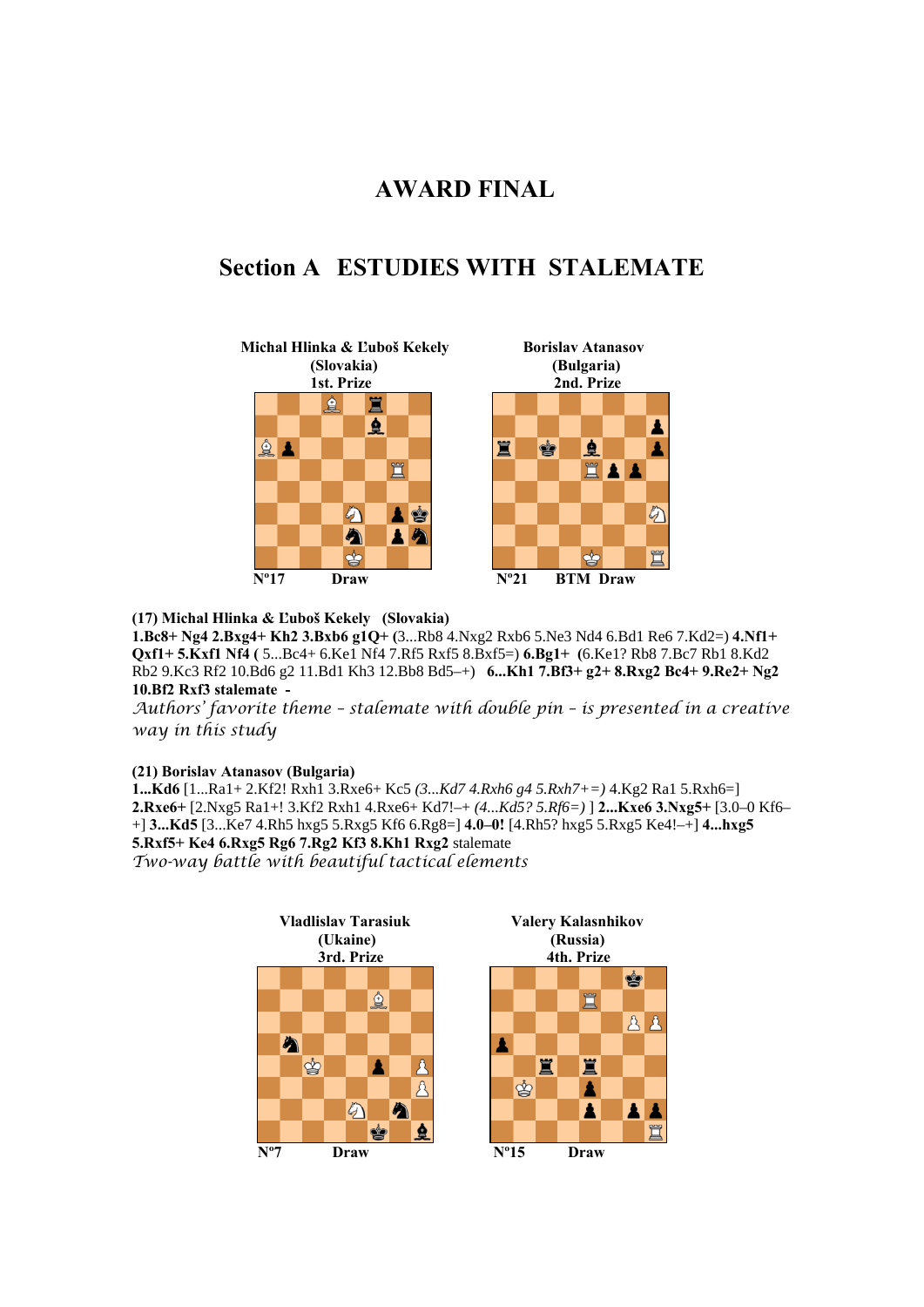#### **(7) Vladislav Tarasiuk (Ukraine)**

**1.Bh5!** [1.Nxf4? Nd6+ 2.Kd5 Nxf7–+; 1.Kxb5? Kxe2 2.h5 Nh4 3.h6 Be4–+] **1...Nd6+** [1...Nc7 2.Kd4 Kf2 3.Ke4 Ne6 4.Nc3=] **2.Kd5!** [2.Kd4? Kf2! 3.Ke5 Nc4+ 4.Kd4 Nd2–+] **2...Nf5 3.Ke4 Ng3+ 4.Nxg3+ fxg3 5.Kf3!** [5.Bf3? Kg1! 6.h5 Kh2] **5...Nf4+ 6.Kxg3!** [6.Kxf4? g2–+] **6...Nxh5+ 7.Kh2 Ba8** stalemate *White king's march towards the corner ends with surprising stalemate*

#### **(15)Valery-Kalasnhikov-(Russia)**

**1.h7+!** [1.Rg7+? Kf8 2.Rf7+ Ke8 3.h7 Rb4+–+] **1...Kh8 2.g7+ Kxh7 3.Rxh2+ Rh4 4.g8Q+ Kxg8 5.Rxg2+ Kf8** [5...Rhg4 6.Rxe2=] **6.Rxe3 a4+ 7.Ka3!** [7.Kb2? a3+ 8.Ka2 Rc2+ 9.Kb3 e1Q–+] **7...Rc3+ 8.Rxc3 e1Q 9.Rc8+** with two lines : A) **9...Ke7** [B) 9...Kf7 10.Rf2+ *(10.Rc7+? Kf6 11.Rf2+ Kg5 12.Rg2+ Kf4 13.Rf7+ Ke3 14.Re7+ Re4–+)* 10...Qxf2 *(10...Kg7 11.Rg2+ Kh7 12.Rc7+ Kh6 13.Rc6+ Kh5 14.Rc5+* jaques continuos*)* 11.Rf8+ Kxf8 stalemate] **10.Re2+** [10.Re8+? Kxe8 11.Re2+ Re4–+] **10...Qxe2-11.Re8+-Kxe8-stalemate** 

*Rook`s endings studies is my weakness*



#### **(16) Richard Becker (USA)**

**1.Rd7!** [1.Rg7? Rh5+ 2.Kb6 Bc4! 3.Ne3 Bb3 4.Ka6 Rh6+ 5.Nb6 *(5.Ka5 Be5–+; 5.Kb5 Bf4–+)* 5...Bc7– +; 1.Re7? Rb3+ (Rh6+)+-] **1...Be6** [1...Rh5+ 2.Kb4 (Kh6)=; 1...Rb3+ 2.Nb4=] **2.Rd8+ Kb7 3.Nd4**  [3.Nb4? Rh5+–+] **3...Ba2** [3...Rh5+ 4.Kb4=; 3...Bg4 4.Nb6 (Kc4)=] **4.Kc5!** [4.Nc6? Rh5+–+; 4.Nf5? Rh5 5.Kb4 Bb8 6.Nd4 Rd5!–+; 4.Kb4? Rd3 (Bg3)+-] **4...Rc3+ 5.Kb5!** [5.Kb4? Rd3! 6.Kc5 Rd1 7.Nb6 Rc1+ 8.Kb5 Rb1+ 9.Ka5 Rxb6 10.Rd7+ Kc8 11.Rh7 Rb2–+] **5...Rc1** [5...Rd3 6.Nb6=] **6.Nf5!** [6.Nb6? Rb1+ etc.; 6.Nc6? Bc4+ 7.Kb4 Ba6 8.Ne7 Bb8–+] **6...Rb1+** [6...Bc4+ 7.Kb4=; 6...Bb8 7.Nb6 Rb1+ 8.Kc5 Rxb6 9.Rxb8+=] **7.Kc5 Bg1+ 8.Nd4 Rd1** [8...Rc1+ 9.Kb4 Rd1 10.Kc3 Bb1 11.Nc7!=] **9.Nb6! Rc1+ 10.Kb5 Rb1+ 11.Kc5 Rxb6 12.Rd7+ Ka6** [12...Kc8 13.Rc7+=] **13.Ra7+! Kxa7 stalemate**  *For having high-quality study technique*

#### **(2) Martin Minski (Germany)**

stalemate Grimshaw task with dual avoidance **1.Rc1!** [1.g3? Rb5+! 2.Qxb5 Bxb5–+] **1...Rb5+!** [1...Qxc1 2.Re1+ Qxe1 3.Ng3+ fxg3 *(3...Kg1?? 4.Qxd4++-)* 4.Qf1+ Qxf1 stalemate] **2.Qxb5 Qxc1 3.Rc2!**  [3.Ng3+? Kg1!–+] **3...Qb1!** [3...Qa1 4.Ng3+ fxg3 5.Rc1+ Qxc1 6.Qf1+ Qxf1 stalemate] **4.Rb2! Qa1!**  [4...Qd1 5.Qe2 Qc1 6.Rc2 Rc6 7.Rxc1+ Rxc1 8.Qd2! Rg1 *(8...Rc5+ 9.Kxa6=)* 9.g3! f3 10.Qd3 Bc6 11.Nf6 Rc1 12.Qd2 Rb1 13.Qd3! Re1 14.Qd2 Re5+ *(14...Rf1 15.Qxd4=)* 15.Kxa6 Bb5+ 16.Kb7=] **5.Qe2**  (threat 6.g3 #2) [5.Ra2? Qg1! 6.Qxe8 d3 7.g3 *(7.Qe4 Re6! 8.Qxe6 b3–+)* 7...Qc5+ 8.Kxa4 Qb5+ 9.Qxb5 axb5+–+; 5.Qd3? Qg1! 6.g3 Bc6! 7.Qxg6 Bd6–+] **5...Rd6** Grimshaw [main 5...Bc6 Grimshaw 6.Ng3+ *(6.g3? Qg1–+)* 6...fxg3 7.Rb1+ Qxb1 8.Qf1+! (8.Qd1+?/Qe1+?) 8...Qxf1 stalemate; main 5...Rc6 Grimshaw 6.Ng3+ *(6.g3? Rc5+–+)* 6...fxg3 7.Rb1+ Qxb1 8.Qd1+! (8.Qe1+/Qf1+) 8...Qxd1 stalemate; 5...Qc1 6.Rc2= see 4.. .Qd1 5.Qe2 Qc1 6.Rc2 etc.] **6.Ng3+** [6.g3? Rd5+–+] **6...fxg3 7.Rb1+ Qxb1 8.Qe1+!** (8.Qd1+/Qf1+) **8...Qxe1** stalemate -

*Interesting mix of study and problem ideas, which damages the final structure of the study.*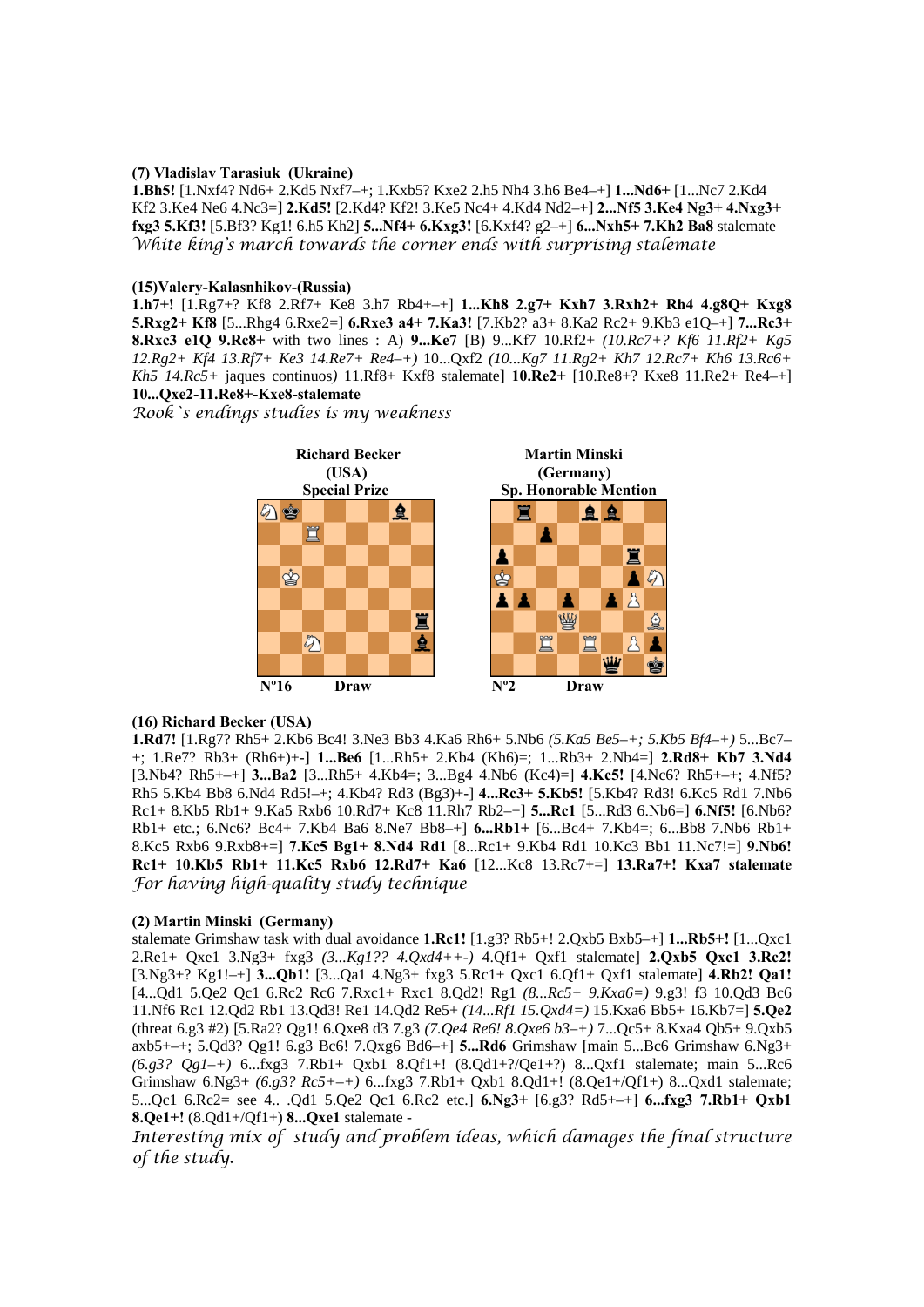

**Nº 13 Draw Nº 20 Draw** 

#### **(4) Andrzej Jasik (Poland)**

**1.Bb6!** [1.Qxa7? Ne4+ 2.Ke3 fxe2 3.Kxe2 Rh2+ 4.Kd1 Rd2+ 5.Kc1 Nf2–+] **1...Bxb6 2.Qxb6 Ne4+ 3.Kg1!** [3.Ke3? 0–0!–+] **3...0–0** [3...fxe2 4.Qb8+ Ke7 5.Qe5+=] **4.Nxc3! f2+ 5.Kf1 Nxc3 6.Qg6+! fxg6 stalemate model** 

#### **(11) Pavel Arestov (Russia)**

**1.h8N+! Qxh8** [1...Kg7 2.Qf7+ Kxh8 3.Qh5+ Kg7 4.Qg5+ Kf7 5.Qf5+ Ke7 6.Qg5+ Ke6 7.Qg6+ Kd5 8.Qxd3+ Ke6 9.Qg6+=] **2.Qg3+ Kf7! 3.Qxd3 Na4+! 4.Kc7!** [4.Kxb7? Nxc5+ fork, –+.; 4.Kc6? Qc8+–+] **4...Qh2+!? 5.Kc8!** [5.Kxb7 Nxc5+ fork, –+.; 5.Kc6? Qh6+ 6.Kb5 Naxc5–+] **5...Qh8+ 6.Kc7** with: MAIN A **6...Qe5+** [MAIN B 6...Nbxc5 7.Qf5+! Ke7 8.Qg5+! Ke6 *(8...Kf7 9.Qf5+ Ke7 10.Qg5+)*  9.Qd5+! Kxd5 - stalemate.model ideal] **7.Kc8 Nbxc5** [7...Qe8+ 8.Kc7 Qe5+ 9.Kc8 - positional draw.] **8.Qh7+! Ke6** [8...Kf6 9.Qh8+=] **9.Qe7+! Kxe7** – **stalemate** 

#### **(13) Valery Kalasnhikov (Russia)**

**1.d7!** [Try : 1.bxa7 a1Q 2.a8Q Qh8+ 3.Ka7 Qxa8+ 4.Kxa8 Bg2+ 5.Ka7 h3 6.d7 Ke7!–+] **1...Kxd7 2.bxa7 a1Q 3.a8Q Qh8+ 4.Ka7 Qxa8+ 5.Kxa8 Bg2+ 6.Ka7 h3 7.b6+ Kc8 8.Bb5 Bb7** [8...h2 9.Ba6+ Kd7 10.b7 h1Q 11.b8Q= positional draw] **9.Ba6 Bxa6 10.b5 Bb7 stalemate**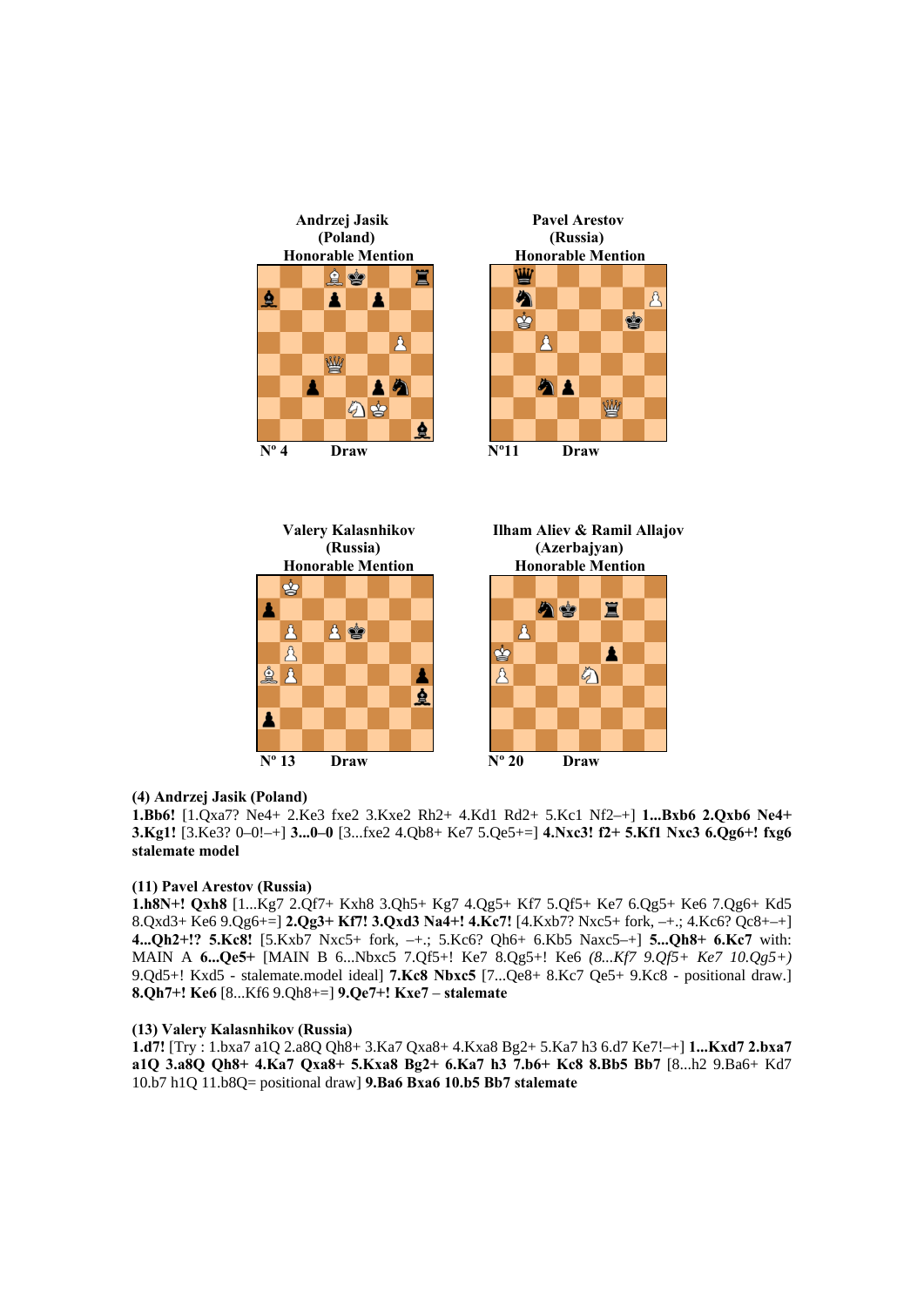#### **(20) Ilham Aliev & Ramil Allajov (Azerbajyan)**

**1.b7 Rf8** [Main B 1...Na6 2.Kxa6 Kc7 3.Nd6! Rf8 4.Ka7! Kxd6 5.Kb6!! f4 6.a5 f3 7.a6 f2 8.a7 f1Q 9.b8Q+ Ke6 10.Qc7!! *(10.a8Q? Qb1+)* 10...Qb1+ *(10...Rf7 11.Qc6+)* 11.Ka6!= **a)** 11.Ka5?? Rf5+; **b)**  11.Kc6 Qe4+ 12.Kb6 Rf6!! 13.Qc6+ Ke5! 14.a8Q *(14.Qxf6+ Kxf6 15.Kc7)* 14...Qb4+ 15.Ka6 Qa4+ 16.Kb6 Qxa8–+; ] **2.Nf6+! Rxf6** [MAIN 2...Kc6 3.Nd7! Kxd7 (3...Rh8 4.b8Q Rxb8 5.Nxb8+ Kb7 *(5...Kc5 6.Nd7+)* 6.Nd7=) 4.b8Q Rxb8 stalemate; MAIN 2...Ke6 3.Ne8! Na6 *(3...Rxe8 4.b8Q Rxb8*  stalemate*)* 4.Nc7+! Nxc7 5.b8Q Rxb8 stalemate] **3.b8Q Ra6+ 4.Kb4 Rb6+ 5.Ka5!** [5.Qxb6? Nd5+ 6.Kc5 Nxb6] **5...Ra6+** [5...Rxb8 stalemate] **6.Kb4 Ra8 7.Qb7** [7.Qb6? Nd5+; 7.Qxa8? Nxa8 8.Kc5 Ke6– +] **7...Rb8 8.Ka5!** [8.Qxb8? Na6+] **8...Rxb7** stalemate [8...Ra8+? 9.Kb6]



#### **(9) Marco Campioli (Italy)**

**1.Qf6+!** [1.g8Q? a2 2.Qf6+ Bd4 3.Qxd4+ cxd4 4.Rc8+ Bc4 5.Rxc4+ dxc4 6.Qa8 b2+–+; 1.Qxd3+? Bxd3–+] **1...Bd4** [1...d4 2.Qd8! Be3+ *(2...d2+? 3.Kd1+-; 2...b2+ 3.Kb1 d2 4.Qa5++-)* 3.Kd1! Bb7 *(3...a2 4.Qa5++-)* 4.Qa5+ Kb2 5.g8Q Bf3+ 6.Ke1 a2 7.Ra8+-] **2.Qxd4+!** [2.Qxf4? b2+ 3.Kb1 d2 4.Qf3+ Bd3+–+] **2...cxd4!** [2...Kxd4? 3.g8Q+-] **3.Rc8+!** [3.g8Q? a2–+] **3...Bxc8!** [3...Bc4 4.Rxc4+ dxc4 5.f8Q!=] **4.f8Q!** [4.g8Q? b2+ 5.Kb1 Kb3 6.f8Q a2#–+] **4...b2+** [4...d2+? 5.Kd1+-] **5.Kb1 Kb3 6.Qxa3+!**  [6.g8Q? a2#–+] **6...Kxa3 7.g8Q d2 8.Qg4!** [8.Qf8+ Kb3–+] **8...Ba6!** [8...e5 9.Qf3+=] **9.Qf3+!** [9.Qh3+? d3! 10.Qf1 Bc4 11.Qd1 Ba2#] **9...d3 10.Qd1 Bc4 11.Qb3+** [11.Qxd2? Ba2#] **11...Kxb3= stalemate[**or 11...Bxb3 stalemate Various tries. Multiple sacrifices. Checkmate avoidances. Strong counter-play by Black. Stalemates.]

#### **(10) Pavel Arestov & Anatoly Skripnik (Russia)**

**1.Rg8+!** [1.Rd8? Re2+ 2.Kf3 R7e3+ 3.Kg4 Re4+ 4.Bxe4 Rxe4+ 5.Kf5 Ra4–+] **1...Kxg8 2.a8Q+** main A **2...Kg7** [main B 2...Kf7 3.Bf3 Re2+ 4.Bxe2 Rxe2+ 5.Kf1! *(5.Kh3? Re3+! 6.Kg2 d1Q 7.Qa7+ Re7–+)*  5...Rf2+ *(5...d1Q 6.Qf3+ Ke6 7.Qxe2+=)* 6.Kg1 d1Q *(6...d1R 7.Qb7+ Kf6 8.Qc6+=)* 7.Qd5+! Qxd5 sralemate.] **3.Bf3 Re2+!** [3...Bh4 4.Qd5 Bg5 5.Bd1=] **4.Bxe2 Rxe2+ 5.Kh3!** [5.Kf1? Rf2+ 6.Kg1 d1Q–+] **5...Re3+ 6.Kg2 Re2+** [6...d1Q 7.Qa7+ Kf6 8.Qxe3 Qd5+ 9.Qf3+ Qxf3+ 10.Kxf3=] **7.Kh3 d1Q 8.Qb7+!**  [8.Qa7+? Kf8!–+] **8...Kg8** [8...Kf6 9.Qf3+ - main line] **9.Qa8+! Kf7 10.Qf3+! Ke7 11.Qxe2+! Qxe2 stalemate.** 

*Tbilisi ,***Georgia, 13 may of 2017** 

 **David Gurgenidze International Judge**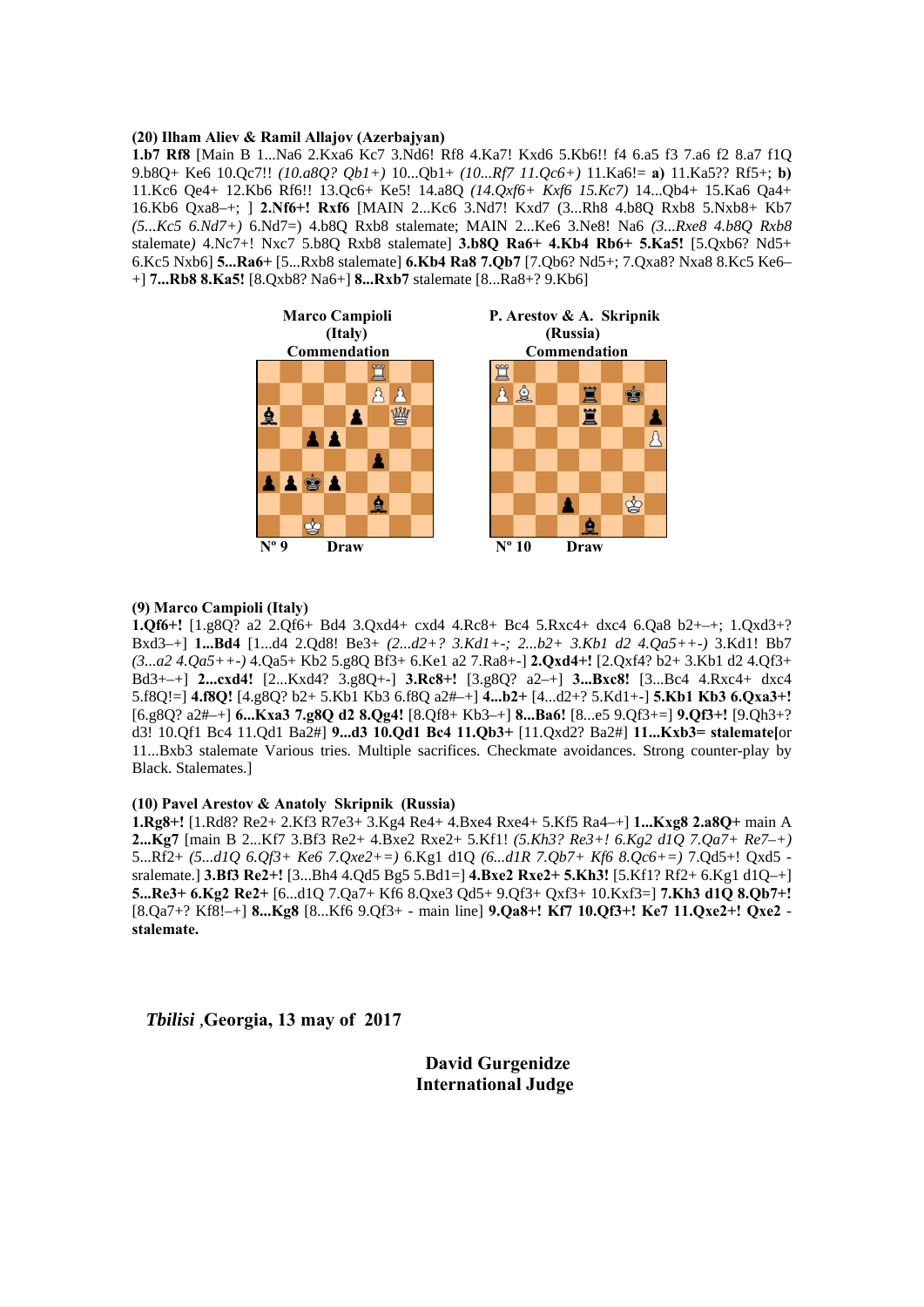# **Section B STUDIES WITH MATE**



#### **(4) Steffen Slumstrup Nielsen (Denmark)**

**1.Nxc3!** [1.Rh1? Ra2+ 2.Kb1 c2+–+] **1...Re1+** [1...Bf6 2.Re5 ! 2...Bxe5 3.Bxe5 Re1+ 4.Nb1 Re2 5.Bb2 Rxb2 6.Nc3+- *(6.Na3)* ] **2.Nb1 Re2** [2...Bf6+ 3.Re5 Re2 4.Nc3+- transfers to the line above] **3.Nd2+**  [3.Na3? Re1+ 4.Nb1 delay of time dual] **3...Rxd2 4.Rh1 Bf6+** [4...Ra2+ 5.Kb1 Rb2+ 6.Kc1+-] **5.d4**  [5.Kb1! a3–+] **5...Bxd4+** [5...Rxd4 6.Kb1+-] **6.Kb1 Bxg7** [6...a3 7.Rh3++-] **7.Rh3+** [7.d8Q ? 7...Rxd8 8.Bxd8 a3 9.Rh3+ Bc3 10.Rh2 Bb2 =] **7...Bc3 8.Rxc3+** [8.d8Q? Rxd8 9.Bxd8 a3=] **8...Kb4** [8...Kxc3 9.Ba5++-] **9.Bg3** ! [9.Bf4 ? 9...Rxd7 10.Kc2 eg 10...Rd4 =] **9...Rxd7** [9...Kxc3 10.Be1+-; 9...Rd1+ 10.Rc1 Rxd7 11.Be1+ Kb3 12.Rc3+] **10.Be1 Rd4** [10...Rd1+ 11.Rc1++-] **11.Ka2** [11.Kb2? a3+ 12.Rxa3+ Kxc4 =] **11...Rxc4** [11...a3 12.Rc2+ ! 12...Ka4 13.Bf2+-] **12.Rb3# mate**  *Study, that would fit for any tournament. Nielsen's new creative success.* 

#### **(16) Yuri Bazlov (Russia)**

**1.Bf7!** [1.Rg5+? Kxh4 2.Bf4 *(2.f4 Qa5+=)* 2...Qd4=] **1...Qa5+ 2.Kf1 Qb5+! 3.Kg1** [3.Kg2? Qb7+=] **3...Qb1+ 4.Kh2 Qe4! 5.Rg5+!** [5.Bg3? Qg2+ 6.Kxg2= stalemate] **5...Kxh4 6.Bg6 Qf4+!** [6...Qf3 7.Rh5+ *(7.Rf5? Qh3+ 8.Kg1 Qg4+! 9.Bg3+ Kh3 10.Rh5+ Qxh5 11.Bxh5=* stalemate*; 7.Rg2 Qf4+ 8.Bxf4*  stalemate*)* 7...Kg4 8.Rf5! Qg3+! 9.Kh1! *(9.fxg3?* stalemate*)* 9...Qh3+ 10.Kg1! *(10.Bh2? Qf1+=)* ] **7.Kg2**  [7.Bxf4? stalemate] **7...Qxg5+ 8.Bg3+ Kg4 9.f3# mate** 

*Elegant study, deserving of author's.* 

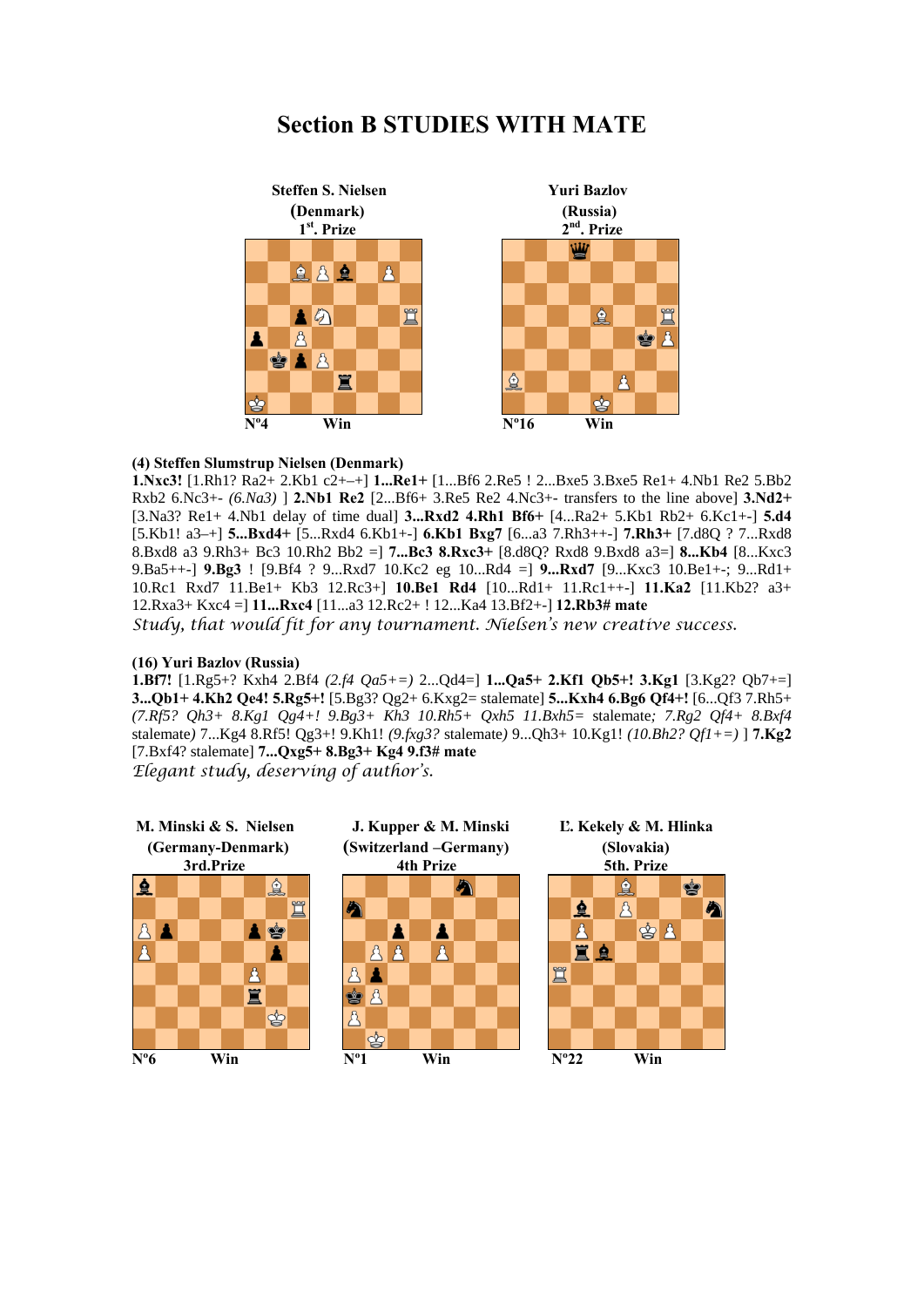#### **(6) Martin Minski & Steffen S. Nielsen (Germany – Denmark)**

**1.Ra7!** [logical try: 1.axb6? Ra3+! 2.b7 Rxa6= position X with wRh7] **1...Bc6 2.Rc7** [2.Bh7+? Kh6 /Kh5 3.Rc7 Ra3+ 4.Rxc6 Kxh7 5.axb6 Rxa6=] **2...Ba8 3.Rc8** [3.Bh7+? Kh5! 4.Rc8 Bd5 5.Rd8 Bc6 6.Rd6 Ba8 7.axb6 Ra3+ 8.b7 Rxa6! 9.bxa8Q Rxa8 10.f5 g4 11.Rxf6 Ra2+!=] **3...Be4 4.Re8** [4.Rc4? Ba8 5.axb6 Rb3+=] **4...Bc6 5.Re6 Ba8** [5...Bd5 6.Rd6+-] **6.axb6 Ra3+ 7.b7 Rxa6** position X with wRe6 **8.f5+! Kxf5**  [8...Kg7 9.Re7+ Kxg8 10.Re8++-] **9.Re4!! Bxb7** [9...Kxe4 10.b8Q+-] **10.Bh7# model mate**  *Interesting opening with very effective first moves.* 

#### **(1) Josef Kupper & Martin Minski (Switzerland –Germany)**

**1.b6 Nb5! 2.a5!** [2.axb5? Nd7! 3.bxc6 Nxb6! 4.cxb6 stalemate] **2...Nd7 3.a6 Nb8 4.a7 Nxa7 5.bxa7 Na6 6.a8N!** [6.a8Q? stalemate] **6...Nxc5 7.Nc7** [7.Nb6? Nxb3! 8.axb3 Kxb3=] **7...Ne4 8.Nxe6 Nd2+ 9.Ka1**  [9.Kc2? Nf3=] **9...Nf3 10.Ng7!** [10.Nf4? /Nf8? 10...Nxe5 11.Ne6 Nf3!=; 10.Nc5? Nxe5 11.Ne4 Nf3! 12.Nd6 Nd2=] **10...Nxe5 11.Nf5 Nf3 12.Ne3 Nd2** [main 12...Nd4 13.Nc4#] **13.Nc2# mate** *Interesting mix of various study ideas.* 

#### **(22) Ľuboš Kekely & Michal Hlinka (Slovakia)**

**1.f7+** [1.Rg4+? Kh8 2.Bc7 Nf8+ 3.Kf7 Bd5+ 4.Ke8 Bc6=] **1...Kf8** [1...Kg7 2.Rg4+ Kh6 3.Bg5+! Nxg5+ 4.Rxg5! Rxb6+ 5.Kf5 Rb5 6.d8Q Be7+ 7.Ke6 Bxd8 8.f8Q+ Kxg5 9.Qxd8++-] **2.Rg4! Bd5+! 3.Kxd5 Bxb6+** from battery [3...Kxf7 4.Rf4+ Kg6 5.Kc6+-] **4.Ke6** [4.Kc6? Bxd8 5.Kxb5 Kxf7=] **4...Re5+! 5.Kxe5 Bxd8 6.Rg8+ Ke7** [6...Kxf7 7.Rxd8 Ke7 8.Rh8+-] **7.f8Q+!** [7.f8B+? Kxd7=; 7.Re8+? Kxd7=] **7...Nxf8 8.Rg7# ideal mate**

*Ideal mate with two active blockings* 



#### **(30) Jan Timman (Netherlands)**

**1.b7!** [1.Rxb5 Nxg6 2.b7 Qd8 3.fxg6 Qe8 4.Rxg4 *(4.Bg5 Rxf1 5.b8Q Qxg6+ 6.Kxg4 Rg1+=)* 4...Qxb5 5.Bh6 c4+ 6.Kh4 e5 7.gxh7 Kxh7 8.dxc4 Qxb7 9.Rxg7+ Qxg7 10.Bxg7 Rxf1 11.Qxb2 Ra7 12.Bxe5 dxe5 13.Qxe5 Rxe1÷; 1.Qxg7+ Kxg7 2.Bh6+ Kf6 3.Bg5+ Ke5 4.Nf3+ gxf3 5.Bf4+ Kd4 6.Ra4+ c4!=] **1...Qe8**  [1...Qc7 2.Rxb5+-] **2.b8Q! Qxb8** [2...Nxc3 3.Qxe8 Rxe8 4.Bxc3 Rxb1 5.Ng3 Rxe1 6.Bxb2 Rb1 7.Bc3 Rg1 8.Ra7 e5 *(8...Rxg3 9.f6+-)* 9.Kxg4 Rg2 10.Be1 Rxc2 *(10...c4 11.Kh3 Rg1 12.Bf2+-)* 11.Nh5+-] **3.Qxg7+ Kxg7 4.Bh6+ Kf6 5.Bg5+ Ke5 6.Nf3+! gxf3 7.Bf4+ Kd4 8.Ra4+!** [8.Be3+ Ke5] **8...Rxa4 9.Be3+ Kc3** [main 9...Ke5 10.d4+ Nxd4 *(10...Rxd4 11.Bf4+ Kxe4 12.c4+ Rd3 13.Bxd6+ Kxf5 14.Rf4#; 10...cxd4 11.Bf4+ Kxe4 12.c4+ d3 13.Bxd6+ Kxf5 14.Rf4#)* 11.Bf4+ Kxe4 12.c4+ Nc2 13.Bxc2+ Kd4 14.Bd2+ Ke5 15.Bc3#] **10.Bd2+ Kd4 11.c3+! Nxc3 12.Be3+ Ke5 13.d4+! cxd4 14.Bf4+ Kf6 15.e5+! dxe5 16.Bg5+ Kg7 17.f6+! Rxf6 18.Bh6+ Kh8 19.g7# mate** 

*New type of systematic movement. Position is legit, and necessarily loaded to achieve the goal*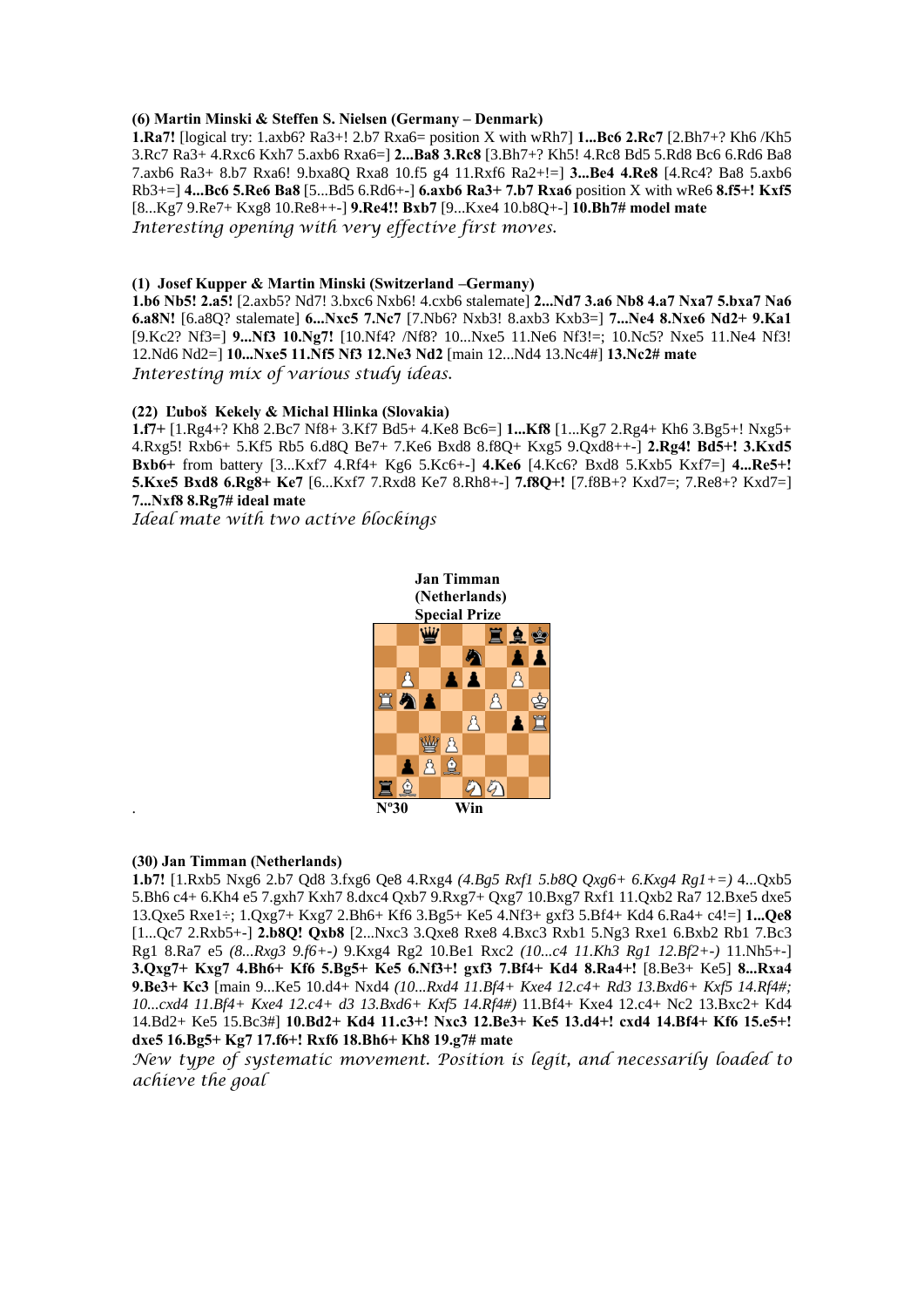



#### **(2) Peter S. Krug (Austria)**

A  $\mathbf{A}$ 

**1.Nb4!** [Try: 1.f7+? Kf8 2.f4 Ne3! *(2…Nb2? 3.Nac3 Nc4 4.Nd5 Rh1 5.b8Q Nxb8 6.Kxb8 Rb1+ 7.Kc7 Rc1 8.Ng5+-)* 3.Nac3 Nxg4 4.Nd5 Kg7+ 5.Kd7 Nh6=] **1…Nxb4 2.b8Q!** [2.b8R? 0–0+ 3.Kb7 exf6 4.Nxf6+ Kg7 5.Nh5+ Kg8=] **2…0–0+ 3.Kb7 Rxb8+ 4.Kxb8 exf6** [4…Nd5 5.fxe7! *(5.f7+? Kg7 6.Kc8 N1c3! 7.Nxc3 Nxc3 8.Kd8 Kf8=)* 5…Nxe7 6.Kc7 Nb2 7.Kd7 Kf8 8.Nf6 Ng6 9.f4 Nc4 10.Nd5+-; 4…Kf8 5.Kc7+- similar to solution] **5.Kc7 Kf8 6.Kd6 Nd5 7.Kxd5 Ke7 8.Nxf6!** [Try : 8.f3? Ne3+ 9.Kd4 Nc2+ 10.Kd3 Nb4+ 11.Kc4 Nc6 12.Kd5 *(12.Kc5 Nd8 13.Kd5 Nxe6=)* 12…Nb4+ 13.Kc5 Na6+ 14.Kb6 Nb4=; or 8.g5? fxg5 9.Ke5 g4 10.Kd5 g3 11.fxg3 Ne3+ 12.Ke5 Nc4+=] **8…Kxf6 9.g5+ Ke7 10.g6 Nxf2**  [10…Kf6 11.g7 Kxg7 12.Kc6 Nxf2 13.e7 Kf7 14.Kd7] **11.g7 Ng4 12.g8N+ Ke8 13.Kd6 Kf8 14.e7+ Ke8** [14…Kf7 15.Nh6+ Nxh6 16.Kd7!+-] **15.Ke6 Nh6 16.Nf6# mate** 

#### **(26) Gamlem Amiryan & Leonard Kastnelson (Armenia-Russia)**

**1.Nc6+!** [Try : 1.Na6+? Kxb3 2.Bh4 e1Q+ 3.Bxe1 Kc2! 4.Ba5 e2 5.Nb4+ Kc3! 6.Ka2 Bb6 7.Nd5+ Kc2 8.Nxb6 Kd1=] **1…Kxb3** [1…Kc5 2.Bc3 Kxc6 3.Nf5+-] **2.Bh4 Kc2!** [2…e1Q+ 3.Bxe1 Kc2 4.Nc4 Kd1 5.Bb4 e2 6.Nb2++-] **3.Nb4+ Kd1** [3…Kd2 4.Ne4+ Kd1 5.Nd3+-] **4.Nd3 Bd4+ 5.Kb1 Bc3 6.Be1 Bxe1 7.Nb2+ Kd2 8.Ne4# mate** 

#### **(28) Mikhael Zinar (Ukraine)**

**1.Kc3** [Try I : 1.Kb3 cxb6 2.g8N fxe6 3.Nf6 exf6 4.exf6 e5 5.f7 e4 6.f8N e3 7.Ng6 hxg6 8.hxg6 h5 9.g7 h4 10.g8Q h3=] **1…cxb6 2.g8N** [Try I I: 2.g8Q+- fxe6 3.Qg6 hxg6 4.hxg6 h5 5.g7 h4 6.g8N h3 7.Nf6 exf6 8.exf6 e5 9.f7 e4 10.f8Q e3=] **2…fxe6 3.Nf6 exf6 4.exf6 e5 5.f7 e4 6.f8N e3 7.Ng6 hxg6 8.hxg6 h5 9.g7 h4 10.g8Q h3 11.Qa2#**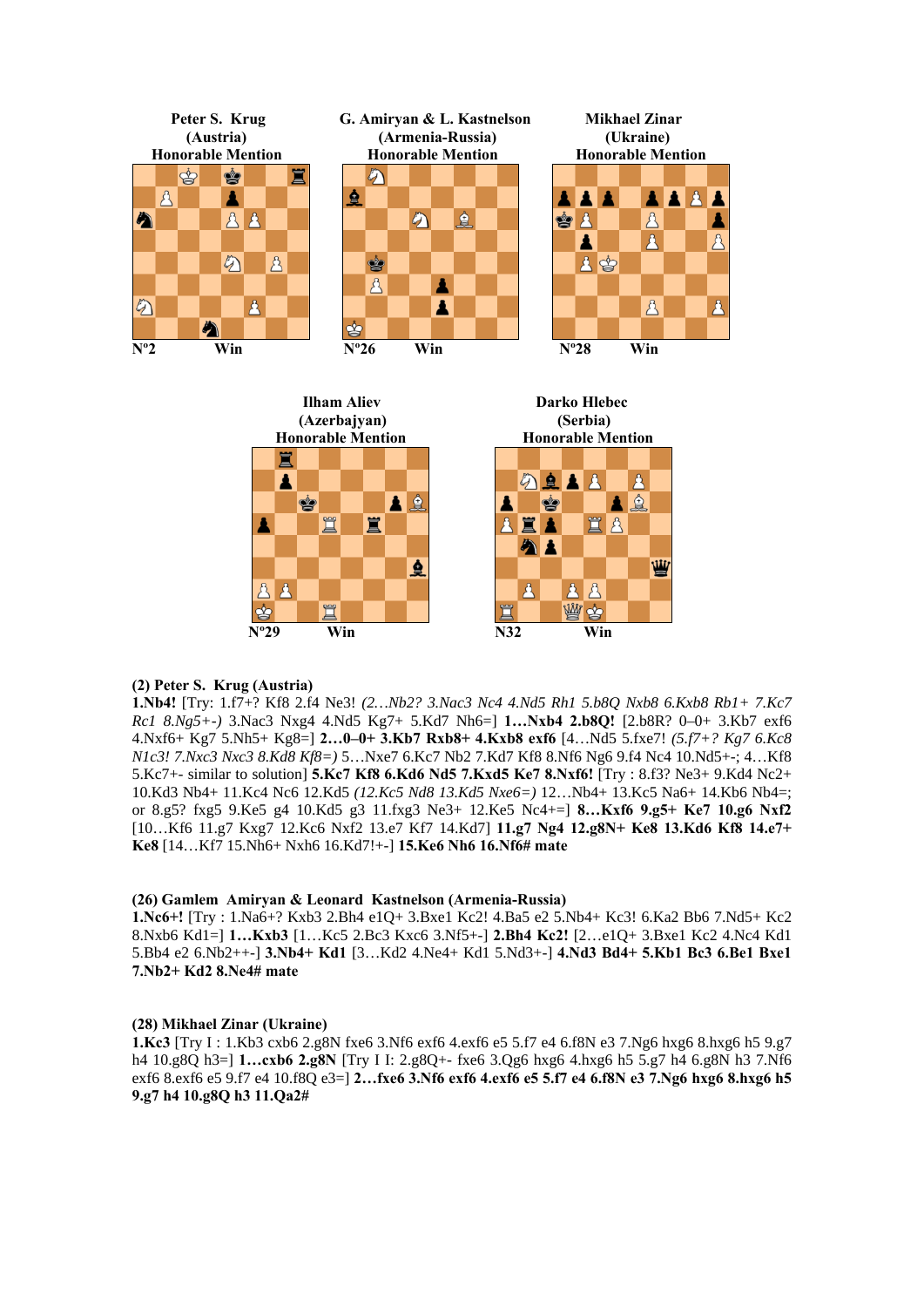#### **(29) Ilham Aliev (Azerbaijan) – Dedicated V. Gashimov**

**1.Rd6+ Kc7 2.Rd7+ Kc6** [2…Kc8 3.Rg7 b6 4.Bf4 Rxf4 5.Rc1+ Kd8 6.Rg8+ Kd7 7.Rxb8] **3.R1d6+ Kb5** [3…Kc5 4.Be3+ Kb5 5.Rb6+ Kc4 6.Rd4+] **4.a4+! Kxa4** [4…Kb4 5.Bd2+ Kb3 6.Rd3+; 4…Kc5 5.Be3+ Kb4 6.Rb6+ Kc4 7.Rd4+ Kc5 8.Rd1+ Kc4 9.Kb1] **5.Rb6! Rb5** [5…Rf1+ 6.Ka2] **6.Rd4+ Rb4**  [6…Kb3 7.Rxb5+] **7.Bd2!! Rxd4** [7…Rd8 8.Rbxb4+] **8.b3+** [8.Bc3? Rb4] **8…Ka3 9.Bc1# Mate** Study has been made on the basis of V.Hashimov- A.Giri chess play. Etud sostavlen po motivam shaxmatnoj partii Vugar Gashimov- Anish Giri, Monaco 2011. Look at below / Posmotrite v PGN fayle.

#### **(32) Darko Hlebec (Serbia)**

**1.Nd8+! Bxd8 2.Re6+!** [2.exd8N+? Kc7 3.d3 Nxd3+ 4.exd3 Rxb2 5.Rxc5+ Kb8!=] **2…Kb7 3.exd8N+!**  Pure Phenix [3.d3? Nxd3+ 4.exd3 Bxa5+!=] **3…Kc7 4.d3!** [4.d4? Qh4+!=] **4…Nxd3+! 5.exd3 Rxb2 6.Rc6+! dxc6** [6…Kb8 7.Rb6++-] **7.Ne6+ Kd6 8.dxc4+ Ke5 9.Qd6+!! Kxd6 10.0–0–0+!** [10.Rd1+? Ke5–+] **10…Ke7** [10…Ke5 11.Kxb2+-] **11.g8N# mate** [11.Kxb2? Qc3+ 12.Kxc3=]







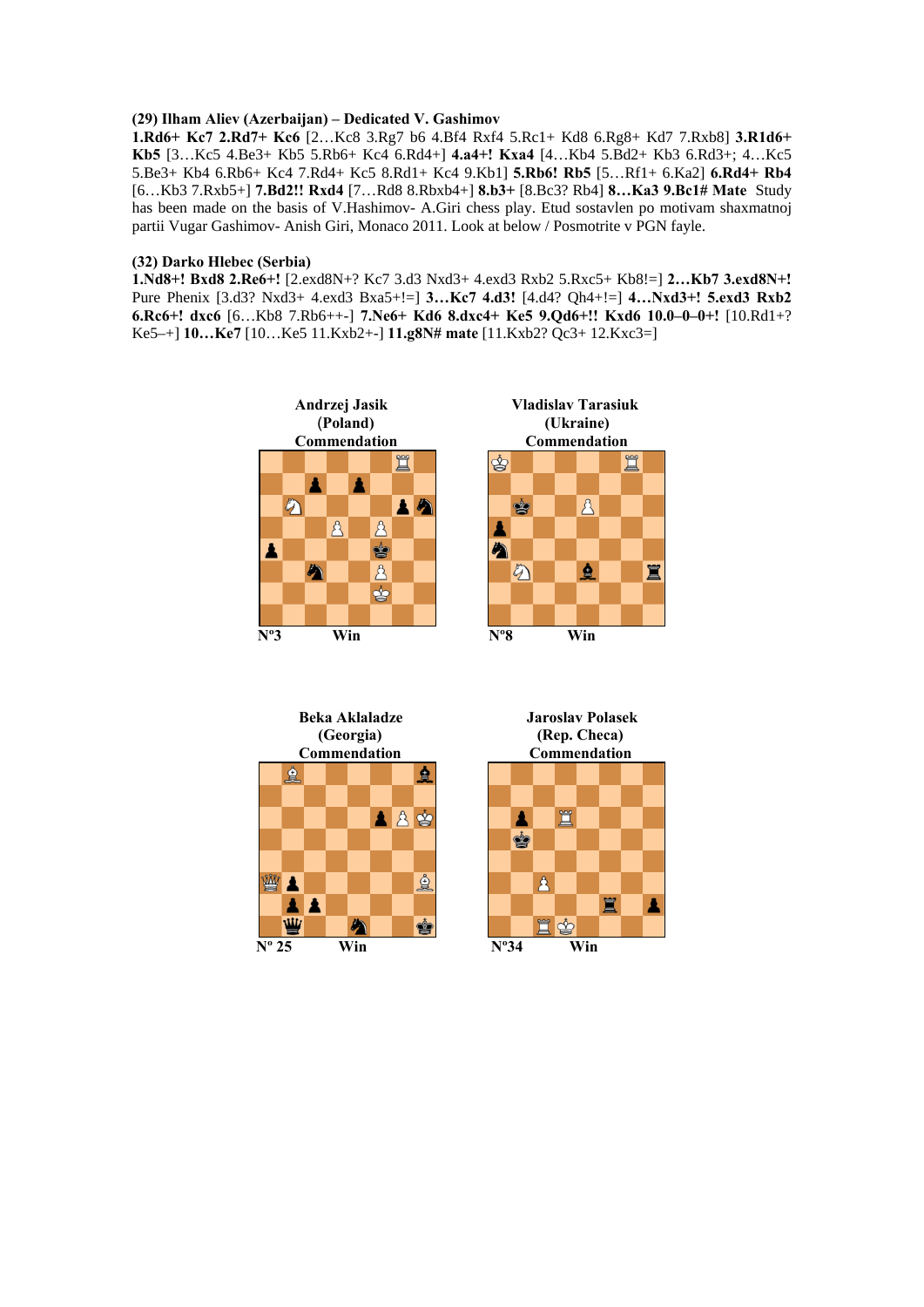#### **(3) Andrzej Jasik (Poland)**

**1.f6! exf6** [1...Nd1+ 2.Ke1 exf6 3.d6 cxd6 4.Rxg6 Nf5 5.Kxd1+-] **2.d6! cxd6** [2...cxb6 3.d7 Nf7 4.Rf8!+- ] **3.Rxg6 Nf5** [3...a3 4.Rxh6+-; 3...Nd1+ 4.Ke1 a3 5.Rxh6 a2 6.Rh4+ Kxf3 7.Ra4+-] **4.Nd5+! Nxd5 5.Rg4+ Ke5 6.Re4# mate** 

#### **(8) Vladislav Tarasiuk (Ukraine)**

**1.e7 Ka6!** [1...Rh7 2.Rg6+ *(2.e8Q? Ra7+ 3.Kb8 Bf4+ 4.Kc8 Ra8+=)* 2...Kc7 3.e8Q+-] **2.Rg6+!** [2.e8Q? Nb6+ 3.Kb8 Bf4+–+] **2...Nb6+ 3.Rxb6+ Bxb6 4.Nc5+!** [Thematic Try : 4.e8Q? Rxb3 5.Qe2+ Rb5=] **4...Bxc5 5.e8Q Rb3 6.Qc6+!** [6.Qe6+? Rb6 7.Qc4+ Rb5 8.Qe6+ Rb6=] **6...Bb6 7.Qc4+ Rb5 8.Qc8# mate** 

#### **(25) Beka Aklaladze (Georgia)**

**1.Qa8+ Kg1 2.Qa7+ Kh1 3.Qb7+ Kg1 4.Qb6+ Kh1 5.Qc6+ Kg1 6.Qc5+ Kh1 7.Qd5+ Kg1 8.Qd4+ Kh1 9.Qe4+ Kg1 10.Qe3+ Kh1 11.Bg2+! Nxg2** [11...Kxg2 12.Qe2+ Kg1 13.Ba7+ Kh1 14.Qf1+ Kh2 15.Bb8#] **12.Qh3+ Kg1 13.Ba7+ Kf1 14.Qh1+ Ke2 15.Qxg2+ Kd3 16.Qd5+ Ke2 17.Qe4+ Kd1 18.Qf3+! Kd2 19.Be3+ Kc3 20.Bf2+! Kc4 21.Qe4+ Kb5** [21...Kc3 22.Qd4#] **22.Qd5+ Ka4 23.Qc6+ Kb4 24.Bc5+ Kc4 25.Bb6+! Kd3** [25...Kb4 26.Qc5+ Ka4 27.Qa5#] **26.Qd5+ Ke2 27.Qe4+ Kf1 28.Qf3+ Ke1 29.Ba5# mate** 

#### **(34) Jaroslav Polasek (Rep. Checa)**

**1.Rh6!** [1.c4+?! Ka4! *(1...Kb4? 2.Rxb6+)* 2.Rh6 Kb3! 3.Rxb6+ (3.Ke1 Rg2 4.Rh3+ *(4.Rd1 Kc2!=)*  4...Kb2 5.Rd1 Kc2=) 3...Ka2! 4.Rh6 Kb2 5.Rb6+ Ka2! 6.Rc2+ Ka3! 7.Rh6 Rf1+ 8.Kd2 h1Q 9.Rxh1 Rxh1 10.Kc3 Rh3+! 11.Kd4 Rh1! 12.c5 Kb3! 13.Rc3+ Kb4 14.Rc2 Kb3! 15.Rg2 Kb4 *(*or *15...Ka4 )*  16.c6 Rc1 17.Kd5 Kb5 18.Rb2+ Ka6 19.Kd6 Rh1!=] **1...Kc4! 2.Ke1!** [2.Rh3? Kb3 3.Rb1+ Ka2 4.Rxb6 Rf1+ 5.Kc2 Rf2+= 6.Kd3 Rf3+ 7.Kc2 *(7.Rxf3 h1Q=)* 7...Rf2+= positional draw; 2.Rb1? Rf1+ *(*or *2...Kxc3 )* 3.Kc2 Rf2+ 4.Kc1 Kxc3 5.Rh3+ Kc4 6.Ra1 b5 7.Rh6 Rf1+ 8.Kb2 Rf2+ 9.Ka3 Rf3+=] **2...Rg2 3.Rd1! Kb3!** [3...Kxc3? e.g. 4.Kf1 Rg1+ 5.Ke2 Rg2+ 6.Ke3 Rg1 7.Rd3++-] **4.Rd4!** [try 4.Kf1?! Rg1+ 5.Ke2 Rg2+ 6.Ke3 Rg1 7.Kd2 Rg2+ positional draw 8.Kc1 Rc2+ 9.Kb1 Rb2+=; try 4.Rxb6+?! Kxc3? *(4...Kc2!=)* 5.Rh6 *(5.Rc6+* loss time *5...Kb3 6.Rh6 Kc2 7.Rd7)* 5...Kc2 6.Rd7! *(*loss time *6.Rc6+ Kb2 7.Rh6 Kc2 8.Rd7)* 6...Rg1+ 7.Ke2 h1Q 8.Rc7+ Kb3 9.Rb6+ Ka4 10.Ra7#] **4...Rg1+ 5.Kd2 h1Q 6.Rxb6+ Ka3 7.Ra6+ Kb3 8.Rb4# mate**

*Tbilisi ,***Georgia, 16 may of 2017** 

 **David Gurgenidze International Judge**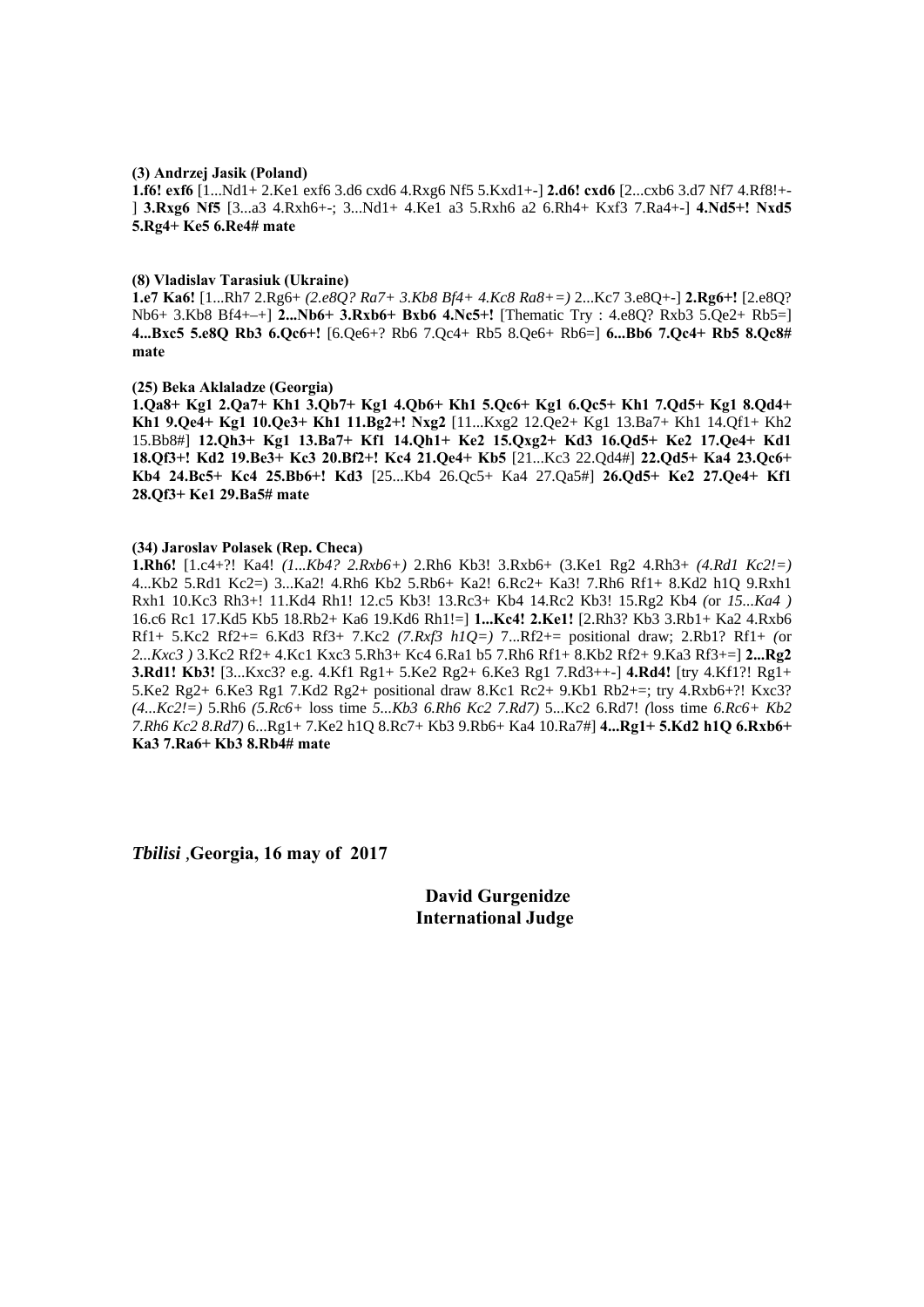### **Section C STUDIES WITH POSITIONAL DRAW**



#### **(12) Marco Campioli (Italy)**

**1.Kh5! (**1.f7? Nxf7 2.Nxf7+ Kg8 3.Ne5 Rc1 4.Nb4 Bd8+ 5.Kg3 Kh7 6.Nf7 Rc3+ 7.Kg2 Bh4–+)**1...Ne4 2.f7 Bc5 (**2...Nf6+ 3.Kg6 Nd7 4.Ne6=)**3.Ne6 (**3.Ne3? Rh1+ 4.Kg6 Nxg5 5.fxg5 *(5.Kxg5 Bf8–+)* 5...f4 6.Ng4 f3–+) **With two lines: A) 3...Be7 4.f8Q+ Bxf8 5.Nxf8 Rg1** (*5...Kg8 6.Ng6=)* **6.Nd4**! (*6.Ne3? Nf6+ 7.Kh4 Rg8–+)***6...Kg8 7.h7+!** (*7.Nd7? Rd1! 8.Kg6 Rxd4 9.h7+ Kh8 10.Ne5 Rd6+ 11.Kxf5 Rd4 12.Kg6 Nd6 13.Kh6 Nf5+ 14.Kg6 Ne7!–+)***7...Kf7 8.h8N+!= Postional draw (** *(8.Nxf5? Nf6+ 9.Kh4 Rh1+ 10.Kg3 Kxf8–+)* 8...Kxf8 e.g. 9.Nxf5 Nf6+ *(9...Rh1+ 10.Nh4 Kg7 11.N8g6 Rg1 12.Nf5+ Kf6 13.Ngh4=)* 10.Kh6 Ng8+ 11.Kh5 Nf6+ 12.Kh6 Rh1+ 13.Kg6 Nd5 14.Nf7 Rg1+ 15.Ng5 Nxf4+ 16.Kf6 Nh5+ 17.Kg6=**B) 3...Kh7 4.f8N+! (**4.f8Q? Rh1#) **4...Bxf8 5.Nxf8+ Kg8 6.Ng6! (**6.Ne6? Rg1 7.Ne3 Nf6+ 8.Kh4 Re1–+) **6...Rg1 7.Ne7+! (**7.Ne5? Kh7 8.Nf3 Nf6+! 9.Kh4 Rg4–+)**7...Kh7 8.Nxf5= Positional draw** 

 *Original position of equality with the resource , in two lines, with coronations of knights* 

#### **(24) Alexey Sochnev (Russia)**

**1.g7!** [1.Rxe3? Kd7 2.g7 Rg5 3.Rxe5 Rxg7–+] **1...Rg5 2.Kxc6 Rg6+** [2...Kd8 3.Kxd5÷] **3.Kxd5 Nf5! 4.g8Q+!** [4.Kxe5? Nxg7 5.Rxe3 Re6+ 6.Kf4 Nh5+!–+; 4.Ke4? Rxg7! 5.Kxf5 Bxc5 6.Rc3 Rc7 7.Ke6 Bd6 8.Rb3 Rc6–+] **4...Rxg8 5.Kxe5!** [5.Ra8+? Kb7 6.Rxg8 Ne7+!–+] **5...Rg5 6.Kf6 Rh5 7.Kg6 Rg5+ 8.Kf6 Rh5** [8...Bf4 9.Ra4 Bd2 10.Ra2 Bf4 11.Ra4=] **9.Kg6 Bxc5!? 10.Ra2!** [10.Rc3? Ng3 11.f4 Ne4!–+] **10...Ng3 11.Rg2 Rh8** [11...Bd6 12.Rxg3=] **12.Rc2 Rg8+ 13.Kh6!** [13.Kf6? Rf8+ 14.Kg5 Rf5+ 15.Kg4 Nf1! 16.Kxf5 Ne3+–+] **13...Rh8+** [13...Nf5+ 14.Kh5 Ng7+ 15.Kg6! Ne8+ 16.Kh6!÷] **14.Kg6 Rh5 15.Rg2 Rh3 16.Rc2 Rh5 17.Rg2= positional draw** 

*Entertaining game, with subtle movements to arrive on various positions culminating in the equality. All this complemented with appropriate tests*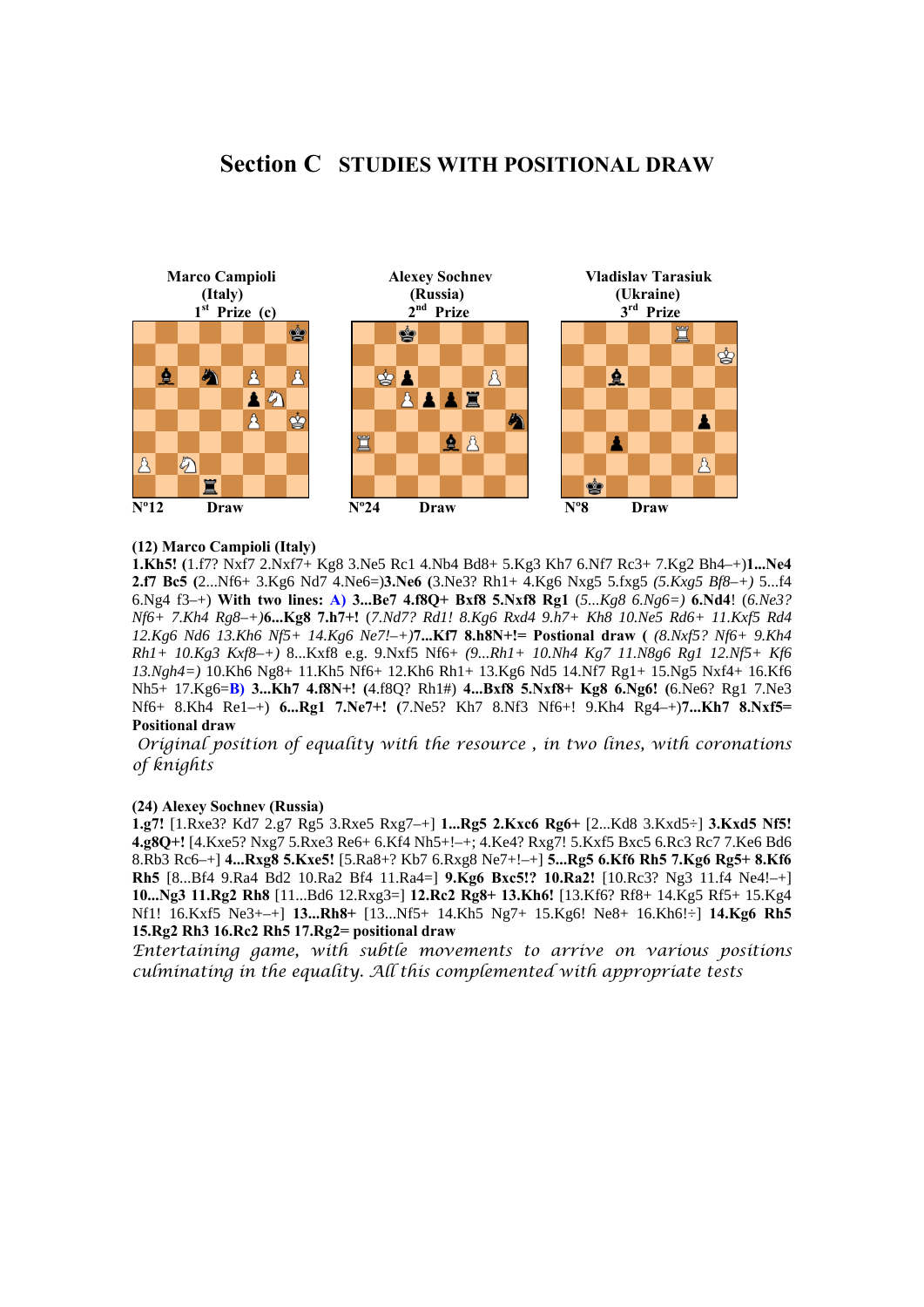#### **(8) Vladislav Tarasiuk (Ukraine)**

**1.Rc8!** [1.Rb8+? Kc2! 2.Rb4 Kd3–+] **1...Be4+ 2.Kh6 c2 3.Kg5 Bf3! 4.Kf4!** [4.gxf3? g3 5.Kf4 g2–+] **4...Be2!** [4...Bd1 5.Rb8+! Ka2 6.Ra8+ Kb2 7.Rb8+ Kc3 8.Rc8+ Kd2 9.Rd8+ Ke1 10.Rc8 Kd2 11.Rd8+ Positional draw 1] **5.Ke3 Ba6** [5...Bb5 6.Kd2 Ba4 7.Rb8++-] **6.Rb8+ Kc1 7.Rb6!** [7.g3? Kd1 8.Rd8+ Ke1–+] **7...Bc4** [7...Bf1 8.g3! Kd1 9.Rd6+ Ke1 10.Rc6= Positional draw 2] **8.Rc6!** [Thematic Try : 8.Rb4? Bf1! 9.g3 Kd1 10.Rd4+ Ke1–+] **8...Bd5 9.Rc3!** [Thematic Try : 9.Rc5? Bxg2 10.Kf4 Bf3! 11.Ke3 Kd1; 9.Rc8? Kd1 10.Kf4 Be6!–+] **9...Bxg2 10.Kf4 Bf3 11.Ke3** A) **11...Kd1** [11...Bg2 12.Kf4! Bf3 13.Ke3= Positional draw] **12.Rd3+ Kc1 13.Rc3 Kd1 14.Rd3+ Positional draw** 

*A miniature with remarkable lines that lead to positional draw, adding to this the presentation of univocal tests that raise the technical quality of the study* 



#### **(14) Pavel Arestov & Anatoly Skripnik (Russia)**

**1.h7!** [1.Rb8+? Kc6 2.h7 Rg5+ 3.Kh8 Rxh5 4.Rg8 Rfh1–+] **1...Rg5+!** [1...Rg1+ 2.Kh8! Rxh5 3.Ra5+ Kxa5 - stalemate.] **2.Kh8 Rxh5 3.Rg8! Kc4!** [3...Kc6 4.Rg5! Rh2 5.Rg2 Rh3 6.Rg3 Rh4 7.Rg4 Rh5 8.Rg5 Rhh1 9.Kg7! Ra1 10.h8N Ra7+ 11.Nf7 Rf1 12.Rg6+ Kd5 13.Rf6=] **4.Rg5!** [4.Rg4+? Kd3! 5.Rg5 Rh2 6.Rg2 Rhh1! 7.Kg7 Ra1 8.h8Q Ra7+ 9.Kg8 Ra8+–+] **4...Rh2** [4...Rxg5 - stalemate.] **5.Rg2! Rh3**  [5...Rxg2 - stalemate.] **6.Rg3!** [6.Rg4+? Kd5 7.Rg3 Rh4 8.Rg4 Rhh1! 9.Rg5+ Ke6 10.Rg6+ Kf5 11.Kg7 Ra1 12.Rf6+ Ke5 13.Rf7 Rhg1+ 14.Kh6 Ra6+–+] **6...Rhh1!** [6...Rxg3 - stalemate.] **7.Rg8!** with 2 thematic lines: MAIN A) **7...Rf7** [MAIN B) 7...Rf2 8.Rg1! Rh3 9.Rg3! Rhh2 10.Rg8! Rf5! 11.Rg2! Rh3 12.Rg4+! *(*Try: *12.Rg3? Rhh5! 13.Rg4+ Kd3 14.Kg7 Ra5 15.h8Q Ra7+ 16.Kg8 Ra8+–+)* 12...Kb5 13.Rg3 Rh4 14.Rg4 Rhh5 15.Rg8! Rc5 16.Rb8+ Kc4 17.Kg8! *(17.Kg7? Rc7+–+)* 17...Rcg5+ 18.Kh8 Rc5 19.Kg8 Rcg5+ 20.Kh8 - positional draw.] **8.Rg7! Rf8+ 9.Rg8 Rf4!** [9...Rf7 10.Rg7 Rf8+ 11.Rg8 positional draw.] **10.Rg1! Rh2** [10...Rxg1 - stalemate.] **11.Rg2! Rh3** [11...Rxg2 - stalemate] **12.Rg3! Rh5** [12...Rxg3 - stalemate] **13.Rg5! Rhh4** [13...Rxg5 - stalemate.] **14.Rg8! - positional draw.** 

Ingenious combination of the theme of the "suicide rook" (forcing several *stalemates) with other alternatives that white must avoid, to achieve equality. For this, it resorts to the coronation of a minor piece and to several positional draw* 

#### **(17) Richard Becker (USA)**

**1.Rh4 Ng6 2.Rh1 Kh8 3.Ke3!** [Thematic try 3.Ke4? Ne7 zz 4.e3 Nxc6 5.Kf5 Na5 6.Kg6 Nxb3 7.Rf1 Na5! 8.Ra1 Nc6 9.Ra6 Ne7+ 10.Kh6 Nc8–+] **3...Ne7 4.Ke4** zz **4...Nxc6** [Thematic try with small difference 4...a6 5.e3 Nxc6 *(5...a5 6.Rh4=)* 6.Kf5 Na5 7.Kg6 Nxb3 8.Rf1 (Rh4) 8...Na5 9.Ra1 (Ra4) 9...Nc6 10.Rxa6 Ne7+ 11.Kh6=; Thematic 4...a5 5.e3 Nxc6 6.Kd5! The Knight has no route to b3 *(6.Kf5? c4 7.bxc4 a4–+; 6.Kd3? Nb8 7.Ke4 Nd7–+)* 6...Nb4+ 7.Kc4! *(7.Ke4? c4 8.bxc4 a4–+)* 7...Nc6 8.Kd5 positional draw] **5.Kd5 Nd4** [Thematic 5...Na5 6.Rh3 zz 6...a6 7.e4 zz 7...c4 8.bxc4 Nb7 9.Ke6 Nc5+ 10.Kf5 a5 11.Kg6 a4 12.Ra3=; 5...Nb4+ 6.Ke6 Nc2 7.Kf7 Nd4 8.Rg1=] **6.e3! Nxb3** [6...Nf5 7.Rh3=] **7.Kc4 Nd2+** [7...Na5+ 8.Kb5 Nb7 9.Kc6 Nd8+ 10.Kd7 Nf7 11.Ke6 Ng5+ 12.Kf5 Nf3 13.Ke4 Nd2+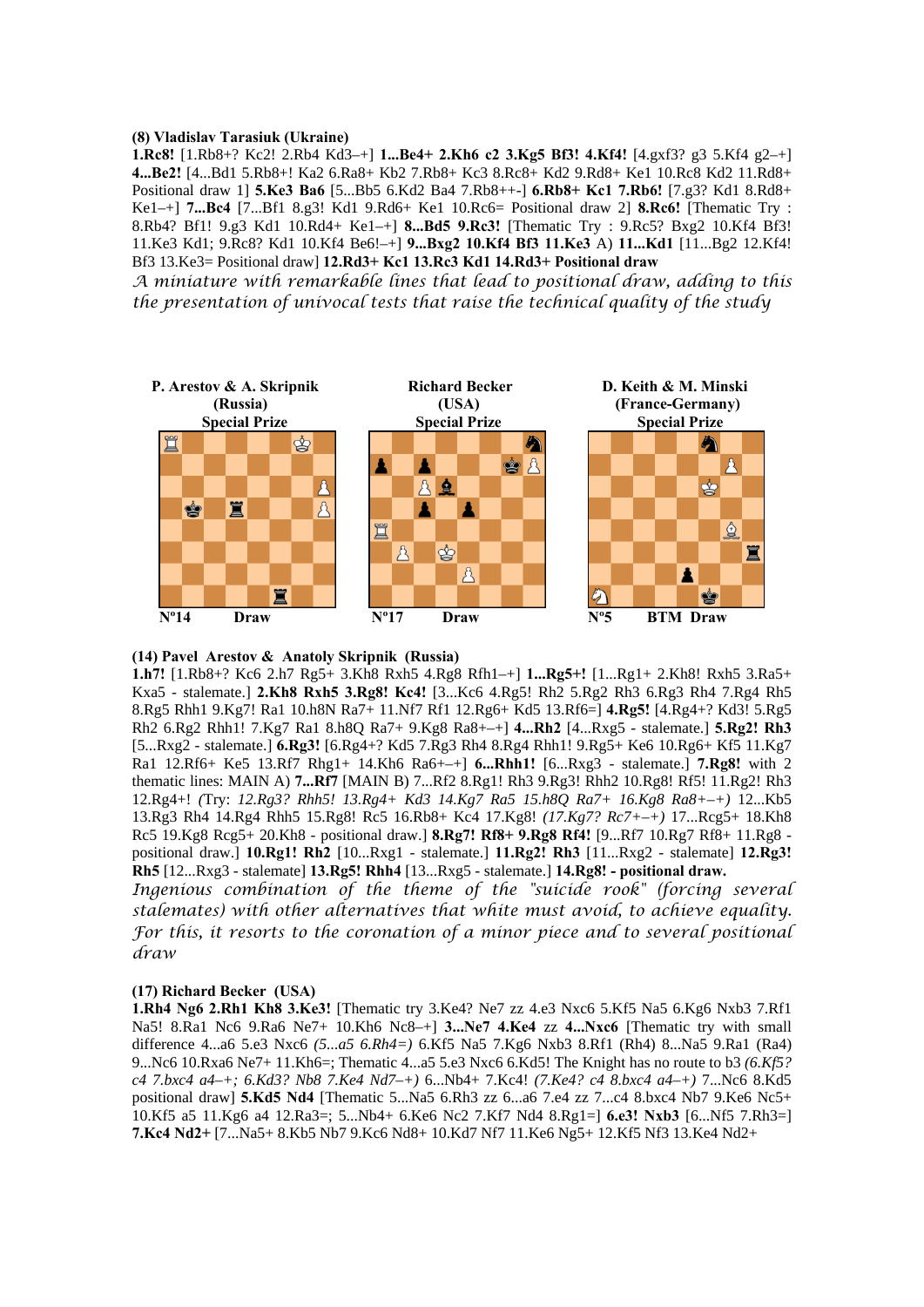14.Kd3 Nb3 15.Kc4 etc. The circuit goes in both directions] **8.Kd3 Nf3 9.Ke4 Ng5+ 10.Kf5 Nf7 11.Ke6 Nd8+ 12.Kd7 Nb7 13.Kc6 Na5+ 14.Kb5 Nb3 15.Kc4** positional draw. Knight's circuit shown in a logical setting for the first time. positional raw. Knight's circuit shown in a logical setting for the first time.

*Original configuration to develop the theme of circular movements of the knight very pleasant from an artistic point of view. What is remarkable is how white achieves the objective with positions of zz in their favor. All this complemented with variants and tests of significant technical value, being necessary to appeal to concepts of the theory and practice of end of games for its resolution* 

#### **(5) Daniel Keith & Martin Minski (France-Germany)**

**BTM 1...Nd7+!** [1...Rh6+ 2.Kf7 e1Q 3.gxf8Q=] **2.Kf5!** [2.Kg5? Rg3! 3.Nc2 *(3.g8Q Rxg4+ 4.Kxg4 Nf6+)* 3...Ne5 4.Kf5 Nxg4–+; 2.Bxd7? Rf3+ 3.Bf5 e1Q–+; 2.Kf7? Ne5+–+] **2...Rh5+!** [2...e1Q 3.Bxh3+ Kf2 4.g8Q Qe5+ 5.Kg6 Qf6+ 6.Kh5!=] **3.Bxh5 e1Q 4.Be2+!** [4.g8Q? Qe5+ 5.Kg6 Qf6+ 6.Kh7 Nf8+–+] **4...Kxe2** [main 4...Qxe2 5.g8Q Qe5+ 6.Kg6 Qd6+ (main 6...Qg3+ 7.Kf7 Ne5+ 8.Kf8 Nd7+ *(8...Qa3+ 9.Kg7)* 9.Kf7 Ne5+ 10.Kf8 positional draw) 7.Kf5! *(7.Kf7? Ne5+–+; 7.Kh5? Nf6+–+; 7.Kg5? Qg3+–+)*  7...Qe5+ *(7...Qc5+ 8.Kg6 Qg1+ 9.Kf7 Ne5+ 10.Kf8 Nd7+ 11.Kf7)* 8.Kg6 Qd6+ 9.Kf5 positional draw] **5.g8Q Qb1+** [5...Qa5+ 6.Kg6 Qb6+ 7.Kf7 Ne5+ 8.Ke7 Qc5+ 9.Kf6=] **6.Nc2!** [6.Kg5? Qg1+–+; 6.Ke6? Qa2+–+] **6...Qxc2+** [main 6...Qb5+ 7.Kg6 Qc6+ 8.Kf7 Ne5+ 9.Ke7! Ng6+ 10.Kf7 Ne5+ 11.Ke7 positional draw] **7.Kg5 Qc1+** [7...Qd2+ 8.Kh4! *(8.Kg6? Qd6+–+)* 8...Qe1+ *(8...Qh6+ 9.Kg3)* 9.Qg3=] **8.Kg6!** [8.Kh5? Nf6+–+] **8...Qc6+** [main 8...Qg1+ 9.Kf7 *(9.Kh7? Nf6+–+)* 9...Ne5+ 10.Kf8 Nd7+ 11.Kf7 Ne5+ 12.Kf8 positional draw] **9.Kf7** [9.Kh7 (h5)? 9...Nf6+–+; 9.Kg5? Qg2+–+] **9...Ne5+ 10.Ke7!**  [10.Kf8? Qd6+ 11.Kg7 Qg6+ 12.Kh8 *(12.Kf8 Nd7+)* 12...Qh6+ *(12...Nf7+? 13.Qxf7 Qxf7* stalemate*)*  13.Qh7 Ng6+ *(*or *13...Qf8+ 14.Qg8 Nf7+ 15.Kh7 Qh6#)* 14.Kg8**...Ng6+ 11.Kf7 Ne5+ 12.Ke7= positional draw** 

*With an appropriate introduction, it is up to a configuration where white prevents QN domination against Q ", with notables "positional draw" of univocal sequences. An ingenious presentation of the theme* 



#### **(25) Yochanan Afek (Israel)**

**1.Kb6 Re2!** To cover the key square e4 as after: [1...Rh2 2.a7 Rh8 3.Kxa5 Kc5 4.Nf2 d2 5.Ne4+=] **2.a7 Re8 3.Kxa5 Kc5! 4.Nf2!** [4.Ka6? Kc6 5.Nb2 d2 6.Nd1 Kc7 7.Nc3 Re6+–+; Thematic try: 4.Nc3? d2! 5.Ne4+ *(5.Ka4 Kc4 6.Nd1 Ra8–+)* 5...Rxe4! 6.a8Q Ra4+!! 7.Kxa4 d1Q+ 8.Ka3 Qa1+–+] **4...d2 5.Ka4!!**  [Again 5.Ne4+? Rxe4! 6.a8Q Ra4+!! 7.Kxa4 d1Q+ 8.Ka3 Qa1+–+] **5...Kc4 6.Ka5 Rf8 7.Nd1 Kc5 8.Ka4! Kc4** [Thematic variation: 8...Ra8 9.Kb3 Rxa7 10.Kc3 Rd7 11.Kc2 (Kc3) = It's a fortress and thus a positional draw] **9.Ka5** [9.Nb2+? Kc3! 10.Nd1+ Kc2–+] **9...Kc5 10.Ka4 Positional draw** 

"The white king is surprisingly maneuverings between supporting his own pawn to promote on the eighth rank and stopping the black pawn from promoting on the first rank!" (Author)

*Certainly the comment of the author is very appropriate to highlight the merits contained in this miniature*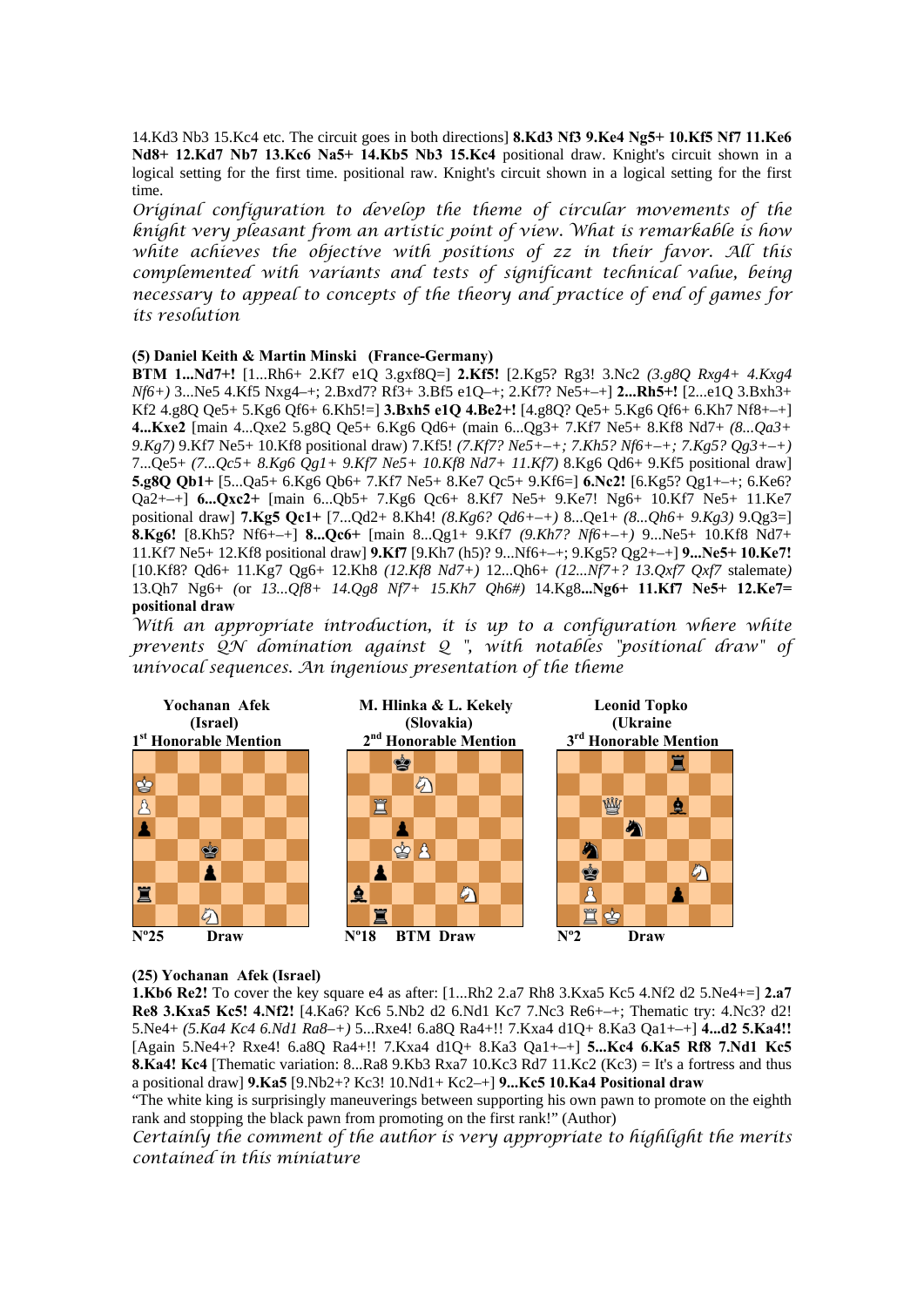#### **(18) Michal Hlinka & Ľuboš Kekely (Slovakia)**

**1...Rc1+!** [1...Kxd7 2.Nd3 b2+ 3.Kc3 Rc1+ 4.Kxb2 Rb1+ 5.Kxa2 Rxb6 6.Nxc5+=] **2.Kb5!** [2.Kd5? Kxd7 3.Ke4 c4–+; 2.Kd3? c4+ 3.Ke3 Kxd7 4.d5 c3–+] **2...b2** [2...Kxd7 3.Nd3 cxd4 4.Kb4 Rc3 5.Nb2 Ke7 6.Ka3=] **3.Ka4!** [3.Ka5? b1Q 4.Rxb1 Bxb1 5.Nxc5 Rc4 6.Ne6 Kd7 7.Kb5 Ba2 8.d5 Rc2 9.Ng4 Bxd5–+] **3...b1Q** [3...Ra1 4.Ka3 b1Q 5.Rxb1 Bxb1+ 6.Kb2 Ra2+ 7.Kxb1 Rxf2 8.Nxc5=; 3...Bc4 4.Ka3 b1Q 5.Rxb1 Rxb1 6.Nxc5 Kc7 7.Nfe4=] **4.Rxb1 Bxb1** [4...Rxb1 5.Nxc5 Bd5 6.Ka5 Kc7 7.Nfe4=] **5.Nxc5 Rc2** [5...Rc4+ 6.Kb3! Rxd4 7.Nfe4!= zz, as main line] **6.Nfe4!** [6.Nd1? Rd2 7.Nc3 Rxd4+–+] **6...Rc4+ 7.Ka3!** [them. try 7.Kb3? Rxd4! zz 8.Kb2 *(8.Kc3 Rd1–+)* 8...Rb4+–+] **7...Rxd4** this material is general win for black but... **8.Kb3!** zz [8.Kb2? Rb4+–+] **8...Kb8** [8...Kc7 or Kd8 9.Ne6+=] **9.Kb2**  [9.Kc3? Rd1–+] **9...Rb4+ 10.Ka3!** [10.Kc3? Rb5! 11.Na6+ *(11.Kd2 Ra5!–+)* 11...Ka7!–+] **10...Rd4**  [10...Rb5 11.Nc3 Ra5+ 12.Kb4=] **11.Kb2 positional draw**, for example 11.- Bxe4 12.Kc3

*White manages to eliminate the threat of domination from the rook and bishop against the two knights. There are some artistic touches, but the main base is the technique among them to avoid the liberation of the bishop of his "incarceration"* 

#### **(2) Leonid Topko (Ukraine)**

**1.Qe6!** [1.Qd7? Bg5+ 2.Kd1 f1Q+ 3.Nxf1 Rxf1+ 4.Ke2 Rxb1–+] **1...Bg5+ 2.Kd1 f1Q+** [2...Ka2 3.Ke2 Kxb1 4.Qg6+ Kxb2 5.Qxg5 f1Q+ 6.Nxf1 Nc3+ 7.Ke3 Nc2+ 8.Kd3=] **3.Nxf1 Rxf1+ 4.Qe1 Rxe1+ 5.Kxe1 Nd3+ 6.Ke2** [6.Kf1 Ka2] **6...Nc1+ 7.Kd1 Ne3+** [7...Na2 8.Ke1 Bc1 9.Ra1] **8.Kxc1** [8.Ke1 Kc2 9.Ra1 Bh4#] **8...Ka2 9.b3!** [9.b4? Nc4+ 10.Kc2 Na3+–+] **9...Nc4+ 10.Kd1** [10.Kc2? Na3+–+] **10...Ne3+ 11.Kc1! Nd5+ 12.Kc2 Ne3+ 13.Kc1 Nc4+ 14.Kd1= positional draw** 

*After an introduction, which forces the change of pieces is arrives at a configuration where white should avoid the domination of their rook. With precise play, The objective is achieved. Complement the study, variants and suitable tests* 



#### **(4) Andrzej Jasik (Poland)**

**1.Ng5! d1Q!** [1...fxg5? 2.Rf3++-; 1...Bc7 2.Rf3 Qh8 3.Rh3=] **2.Bxd1 fxg5 3.Bg4 Ke8** [3...Bc7 4.Rc3 Qh8 5.Rh3 Qh4 6.Rxh4 gxh4=] **4.Rc3! Qh8 5.Rh3 Qf8 6.Rf3 Qg8** [6...Qf6+ 7.Rxf6 positional draw] **7.Rc3 Bb6 8.Rc8+ Bd8 9.Rc3= positional draw** 

*An ingenious form of domination of the queen taking advantage of his "imprisonment", with the timely delivery of the knight, where the rook accomplishes a great "task" on both flanks*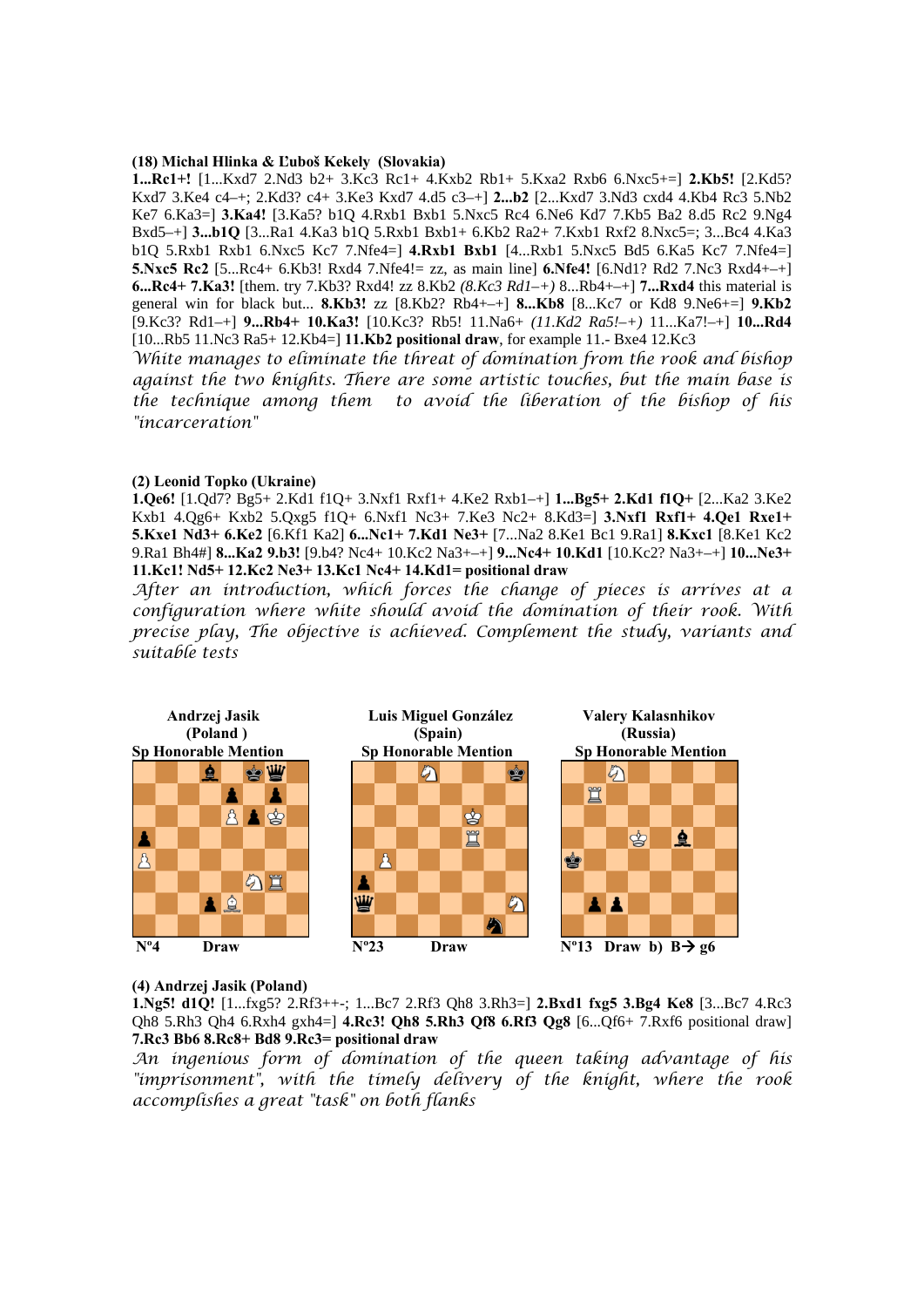#### **(23) Luis Miguel González (Spain)**

**1.Rh5+!** [1.Ng4? Qb2+! 2.Ne5 Qh2! 3.Ke7! Qh4+! 4.Ke8 Qg3! 5.Ndc6! *(5.Rf8+ Kh7 6.Rf7+ Kh6 7.Rf6+ Kh5 8.Ndf7 Qe3! 9.Rg6 Ne2! 10.Ra6 Kh4–+; 5.Rh5+ Kg8 6.Ndc6 Qg2! 7.Rf5 a2 8.Rf7 Kh8 9.Ne7 Qa8+ 10.Kd7 Qb7+ 11.Ke6 Qxe7+! 12.Rxe7 a1Q–+; 5.Nef7+ Kg7 6.Ne6+ Kg6 7.Ra5 Kf6 8.Ned8 Qe1+ 9.Kd7 Qxb4–+)* 5...a2 6.Ne7 Qg2! 7.Kf7 Qg7+ 8.Ke8 Kh7 9.Nf7 Qg2 10.Ra5 Nf3!–+] **1...Kg8 2.Rg5+ Kf8 3.Ne6+ Ke8 4.Rg8+ Kd7 5.Rd8+ Kc6 6.Nd4+!** [6.Ng4? Nf3!–+] **6...Kb7 7.Ke7! Qxh2 8.Rd7+ Kb6 9.Rd6+ Qxd6+! 10.Kxd6 a2 11.Nc2!** [11.Nb3? Kb5–+] **11...Kb5 12.Ke5!** [12.Kd5? Ne2! 13.Ke4 Kc4 14.b5 Nc3+ 15.Ke3 Nxb5–+] **12...Kc4 13.b5! Nf3+ 14.Ke4!** [14.Kd6? Kc3 15.b6 *(15.Na1 Nd2! 16.b6 Nc4+ 17.Kc5 Nxb6–+)* 15...Kxc2 16.b7 a1Q 17.b8Q Qe5+–+] **14...Kc3! 15.Na1 Nd2+ 16.Ke3 Nc4+ 17.Ke2 Nb6! 18.Kd1 Kb2 19.Nc2** [or 19.Kd2 a minor dual] **19...Nd5 20.Kd2 Ne3! 21.Na1! Nd5**  [21...Kxa1 22.Kc1= *(*or *22.b6= )* ] **22.Nc2 Ne3! 23.Na1! positional draw** 

*An original, relationship between the introduction and thematic configuration at the end of the game. It is possible, that it wouldn´t be very convincing for resolution fans or for analysts. However, is fair to point out the special dedication of the author which clearly is noted here, In this sense, the study merits a special distinction* 

#### **(13) Valery Kalasnhikov (Russia)**

**Twin A) 1.Nb6+** [1.Rxb2? Be4+ 2.Kxe4 *(2.Kd4 c1Q 3.Nb6+ Ka5 4.Kxe4 Ka6!–+* domination*)* 2...c1Q 3.Nb6+ Ka3–+ domination] **1...Ka5 2.Nc4+ Ka6 3.Rxb2** [3.Rb6+? Ka7 4.Rxb2 c1Q 5.Ra2+ Kb8 6.Rb2+ Kc7–+] **3...c1Q 4.Ra2+ Kb5 5.Rb2+ Ka4 6.Nb6+ Ka3 7.Nc4+ Ka4 8.Nb6+ Ka5 9.Nc4+ Ka6 10.Ra2+ Kb7 11.Nd6+** with two lines A) **11...Kb6** [B) 11...Kc7 12.Nxf5 Qc6+ 13.Ke5 Qc5+ 14.Kf6 Qf8+ 15.Ke5 Qc5+ 16.Kf6 positional draw (eternal Check Rook)] **12.Rb2+ Ka7 13.Ra2+ Kb6 14.Rb2+ Ka6 15.Ra2+= positional draw**

#### **Twin B) 1.Nb6+ Ka5 2.Nc4+ Ka6 3.Rxb2 Bf7+ 4.Kc6 Be8+ 5.Kc7 c1Q 6.Rb6+ Ka7 7.Rb7+ Ka8 8.Rb8+ Ka7 9.Rb7+ positional draw**

*A nice miniature, with twin, where we see how the white avoids the domination of the black queen on the rook and knight, in several lines, and in univocal form* 



**(21) Leonad Katsnelson & Vladimir Katsnelson (Russia)** 

**1.Rg7+! Ke6 2.Rg8! Rh1! 3.a7!** [3.h7? Reh3 4.Rg7 Ra3 5.a7 f5 6.Kg8 Rc1 7.Rg6+ Kd5 8.h8Q Rc8+ 9.Kh7 Rh3+–+] **3...Rxh6+ 4.Kg7 Rg3+ 5.Kf8! Ra3 6.Kg7! Rg3+ 7.Kf8 Ra3 8.Kg7 Rh4!** moving away from positional draw N1 **9.Re8+! Kf5 10.a8Q Rg3+ 11.Kf8 Rh8+ 12.Kf7 Rh7+ with postional draw** 2 **13.Kf8 Rh8+ 14.Kf7=** 

*Interesting final, which requires precise movements. Possibly useful for players of competitions and analysts*